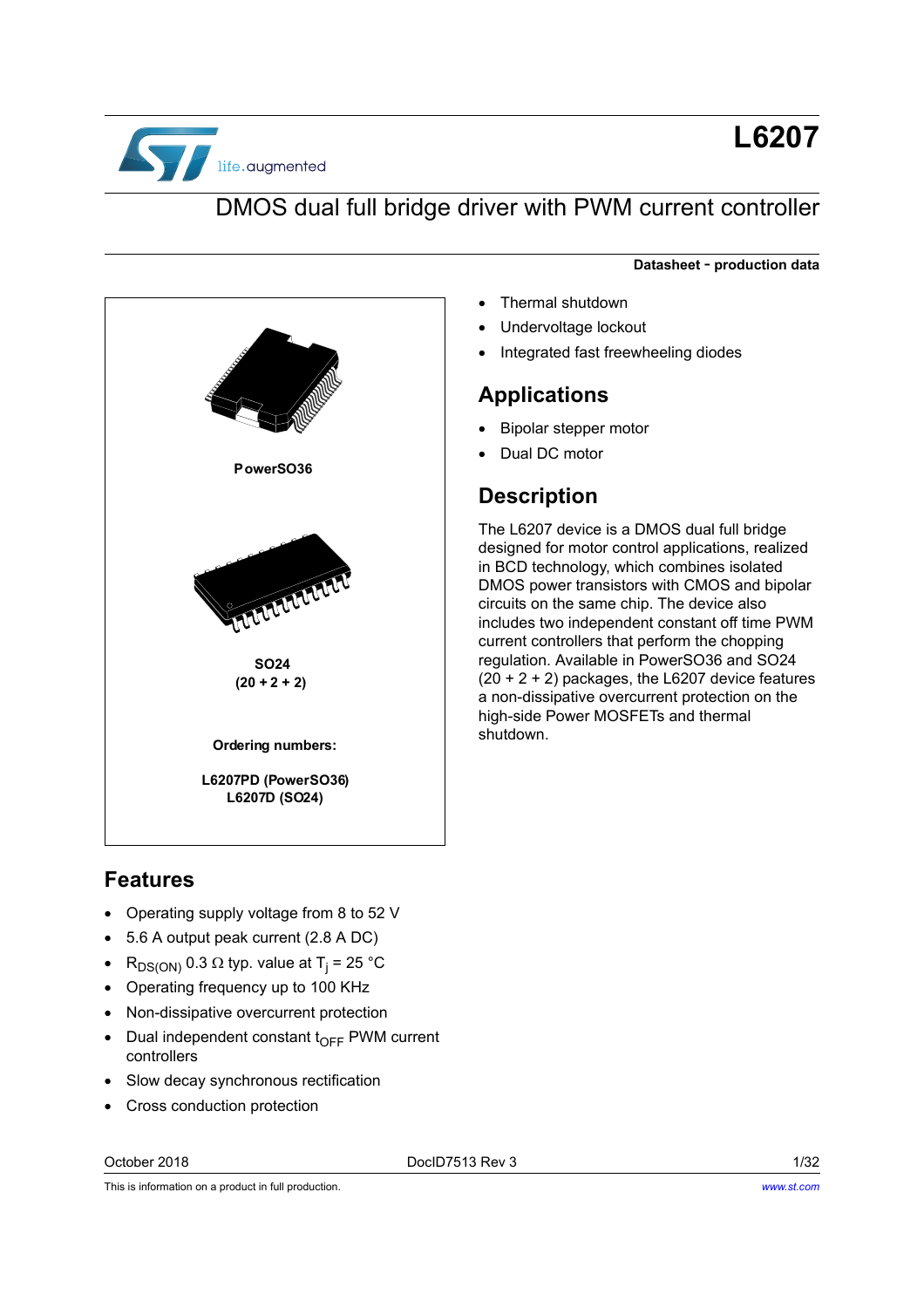# **Contents**

| 1              |     |  |  |  |  |  |  |
|----------------|-----|--|--|--|--|--|--|
| $\overline{2}$ |     |  |  |  |  |  |  |
| 3              |     |  |  |  |  |  |  |
| 4              |     |  |  |  |  |  |  |
| 5              |     |  |  |  |  |  |  |
|                | 5.1 |  |  |  |  |  |  |
|                | 5.2 |  |  |  |  |  |  |
| 6              |     |  |  |  |  |  |  |
| $\overline{7}$ |     |  |  |  |  |  |  |
|                | 7.1 |  |  |  |  |  |  |
|                | 7.2 |  |  |  |  |  |  |
| 8              |     |  |  |  |  |  |  |
|                | 8.1 |  |  |  |  |  |  |
|                | 8.2 |  |  |  |  |  |  |
| 9              |     |  |  |  |  |  |  |
|                | 9.1 |  |  |  |  |  |  |
|                | 9.2 |  |  |  |  |  |  |
| 10             |     |  |  |  |  |  |  |
| 11             |     |  |  |  |  |  |  |

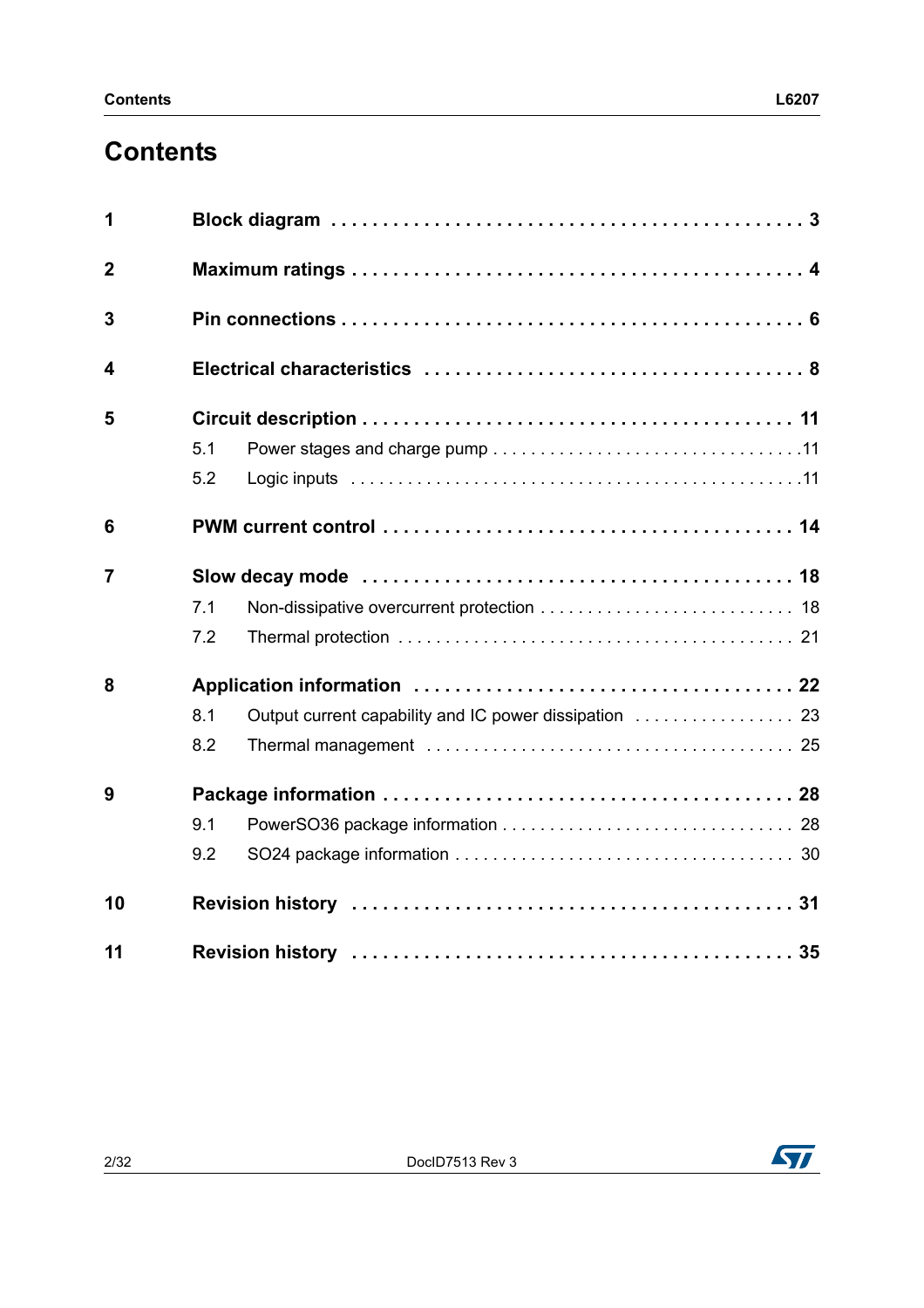# <span id="page-2-0"></span>**1 Block diagram**





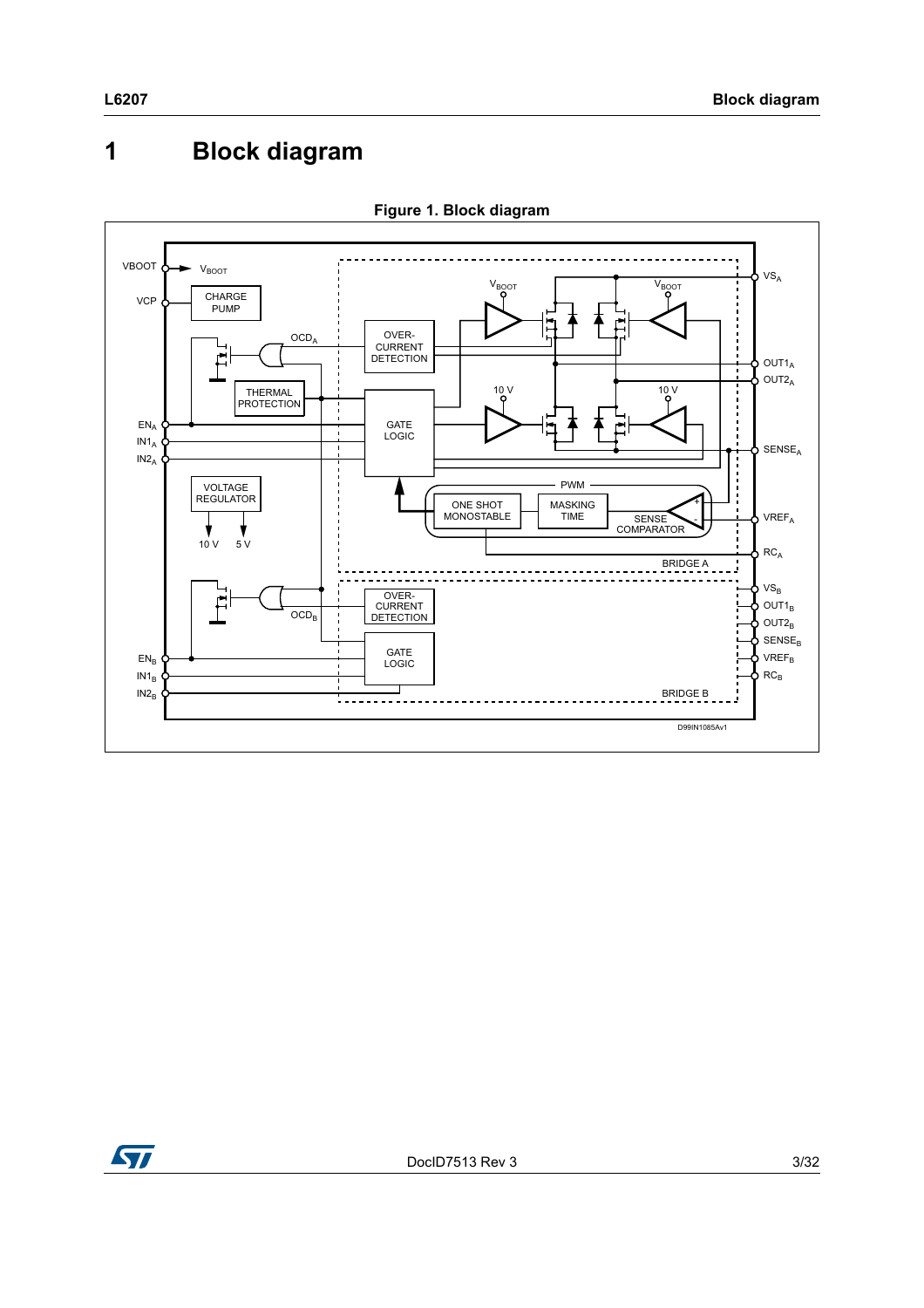# <span id="page-3-0"></span>**2 Maximum ratings**

| Symbol                                         | <b>Parameter</b>                                                                                                                                       | <b>Test conditions</b>                                                             | Value          | <b>Unit</b> |
|------------------------------------------------|--------------------------------------------------------------------------------------------------------------------------------------------------------|------------------------------------------------------------------------------------|----------------|-------------|
| $V_{\rm S}$                                    | Supply voltage                                                                                                                                         | $V_{SA} = V_{SB} = V_S$                                                            | 60             | V           |
| V <sub>OD</sub>                                | Differential voltage between<br>$VS_A$ , OUT1 <sub>A</sub> , OUT2 <sub>A</sub> , SENSE <sub>A</sub> and<br>$VS_B$ , OUT1 $_B$ , OUT2 $_B$ , SENSE $_B$ | $V_{SA} = V_{SB} = V_S = 60 V;$<br>$V_{\text{SENSEA}}$ = $V_{\text{SENSEB}}$ = GND | 60             | $\vee$      |
| $V_{\text{BOOT}}$                              | Bootstrap peak voltage                                                                                                                                 | $V_{SA} = V_{SB} = V_S$                                                            | $V_S$ + 10     | V           |
| $V_{IN}$ , $V_{EN}$                            | Input and enable voltage range                                                                                                                         | -                                                                                  | $-0.3$ to $+7$ | $\vee$      |
| V <sub>REFA</sub> ,<br><b>V<sub>REFB</sub></b> | Voltage range at pins V <sub>REFA</sub> and V <sub>REFB</sub>                                                                                          |                                                                                    | $-0.3$ to $+7$ | $\vee$      |
| V <sub>RCA,</sub> V <sub>RCB</sub>             | Voltage range at pins $RC_A$ and $RC_B$                                                                                                                |                                                                                    | $-0.3$ to $+7$ | $\vee$      |
| V <sub>SENSEA,</sub><br>V <sub>SENSEB</sub>    | Voltage range at pins SENSE <sub>A</sub> and<br><b>SENSE<sub>R</sub></b>                                                                               |                                                                                    | $-1$ to $+4$   | $\vee$      |
| $I_{S(peak)}$                                  | Pulsed supply current (for each $V_S$ pin),<br>internally limited by the overcurrent<br>protection                                                     | $V_{SA}$ = $V_{SB}$ = $V_{S}$ ;<br>$t_{\text{PULSE}}$ < 1 ms                       | 7.1            | A           |
| $I_{\rm S}$                                    | RMS supply current (for each $V_S$ pin)                                                                                                                | $V_{SA} = V_{SB} = V_S$                                                            | 2.8            | A           |
| $T_{\text{stg}}$ , $T_{\text{OP}}$             | Storage and operating temperature range                                                                                                                |                                                                                    | $-40$ to 150   | $^{\circ}C$ |

#### **Table 1. Absolute maximum ratings**

#### **Table 2. Recommended operating conditions**

<span id="page-3-1"></span>

| Symbol                                   | <b>Parameter</b>                                                                                                                                                               | <b>Test conditions</b>                                                 | Min.   | Max. | <b>Unit</b> |
|------------------------------------------|--------------------------------------------------------------------------------------------------------------------------------------------------------------------------------|------------------------------------------------------------------------|--------|------|-------------|
| $V_S$                                    | Supply voltage                                                                                                                                                                 | $V_{SA} = V_{SB} = V_S$                                                | 8      | 52   | V           |
| $V_{OD}$                                 | Differential voltage between<br>$VS_A$ , OUT1 <sub>A</sub> , OUT2 <sub>A</sub> , SENSE <sub>A</sub> and<br>$VS_B$ , OUT1 <sub>B</sub> , OUT2 <sub>B</sub> , SENSE <sub>B</sub> | $V_{SA} = V_{SB} = V_{S}$ ;<br>$V_{\text{SENSEA}} = V_{\text{SENSEB}}$ |        | 52   | $\vee$      |
| V <sub>REFA</sub> ,<br>$V_{\text{REFB}}$ | Voltage range at pins V <sub>REFA</sub> and V <sub>REFB</sub>                                                                                                                  |                                                                        | $-0.1$ | 5    | $\vee$      |
| V <sub>SENSEA,</sub>                     | Voltage range at pins $SENSEA$ and                                                                                                                                             | (pulsed $t_W < t_{rr}$ )                                               | -6     | 6    | $\vee$      |
| V <sub>SENSEB</sub>                      | <b>SENSE<sub>R</sub></b>                                                                                                                                                       | (DC)                                                                   | $-1$   | 1    | $\vee$      |
| $I_{OUT}$                                | RMS output current                                                                                                                                                             |                                                                        |        | 2.8  | A           |
| $\mathsf{f}_\mathsf{sw}$                 | Switching frequency                                                                                                                                                            |                                                                        |        | 100  | <b>KHz</b>  |

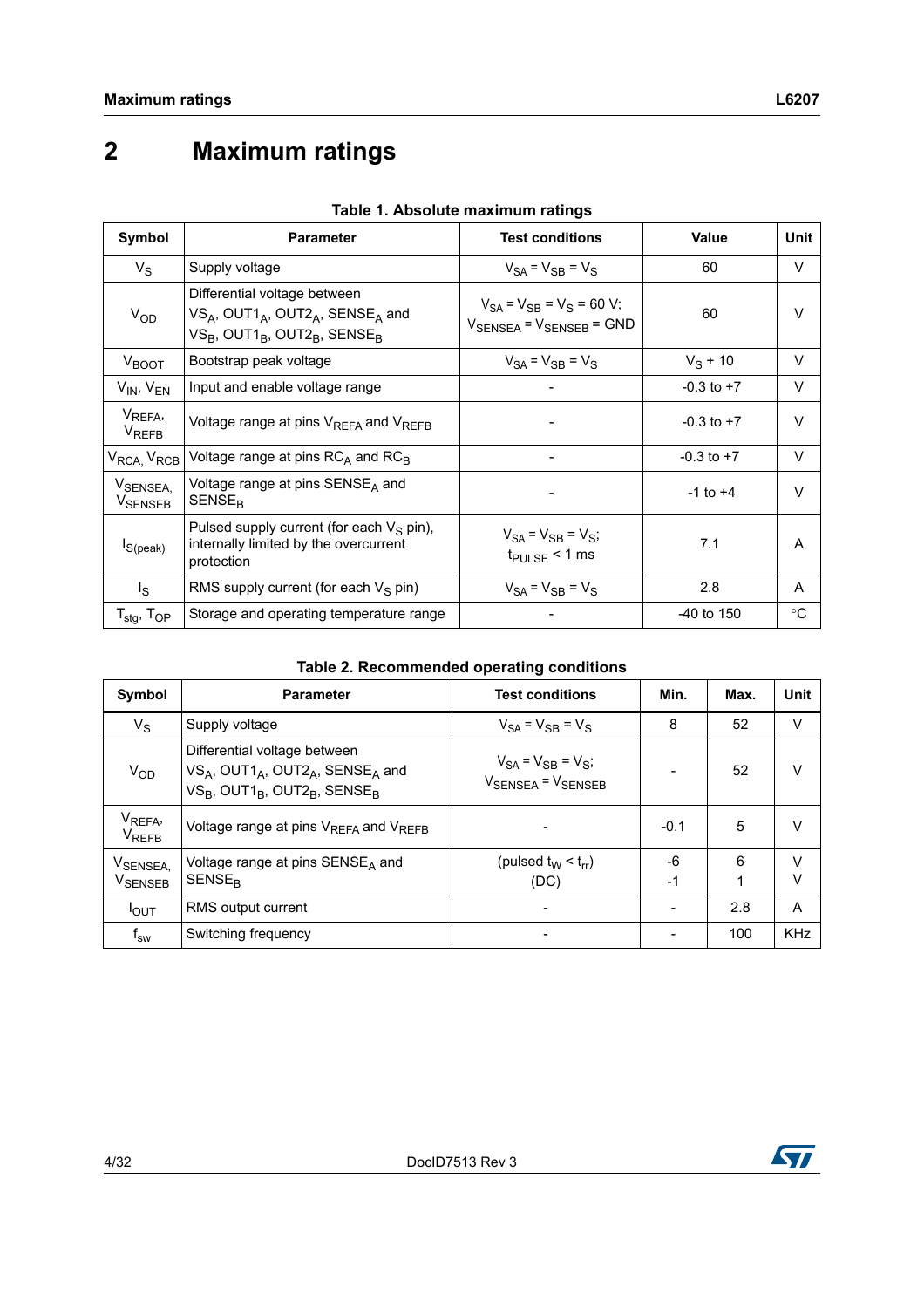| Symbol          | <b>Description</b>                                         | <b>SO24</b> | PowerSO36 | Unit               |
|-----------------|------------------------------------------------------------|-------------|-----------|--------------------|
| $R_{th-j-pins}$ | Maximum thermal resistance junction pins                   | 14          |           | $\degree$ C/W      |
| $R_{th-j-case}$ | Maximum thermal resistance junction case                   |             |           | $\degree$ C/W      |
| $R_{th-i-amb1}$ | Maximum thermal resistance junction ambient <sup>(1)</sup> | 51          |           | $\degree$ C/W      |
| $R_{th-j-amb1}$ | Maximum thermal resistance junction ambient <sup>(2)</sup> |             | 35        | $\degree$ C/W      |
| $R_{th-j-amb1}$ | Maximum thermal resistance junction ambient <sup>(3)</sup> |             | 15        | $\degree$ C/W      |
| $R_{th-i-amb2}$ | Maximum thermal resistance junction ambient <sup>(4)</sup> | 77          | 62        | $\rm ^{\circ}$ C/W |

#### **Table 3. Thermal data**

1. Mounted on a multilayer FR4 PCB with a dissipating copper surface on the bottom side of 6 cm<sup>2</sup> (with a thickness of 35 µm).

2. Mounted on a multilayer FR4 PCB with a dissipating copper surface on the top side of 6 cm<sup>2</sup> (with a thickness of 35 µm).

3. Mounted on a multilayer FR4 PCB with a dissipating copper surface on the top side of 6 cm<sup>2</sup> (with a thickness of 35 µm), 16 via holes and a ground layer.

4. Mounted on a multilayer FR4 PCB without any heat sinking surface on the board.

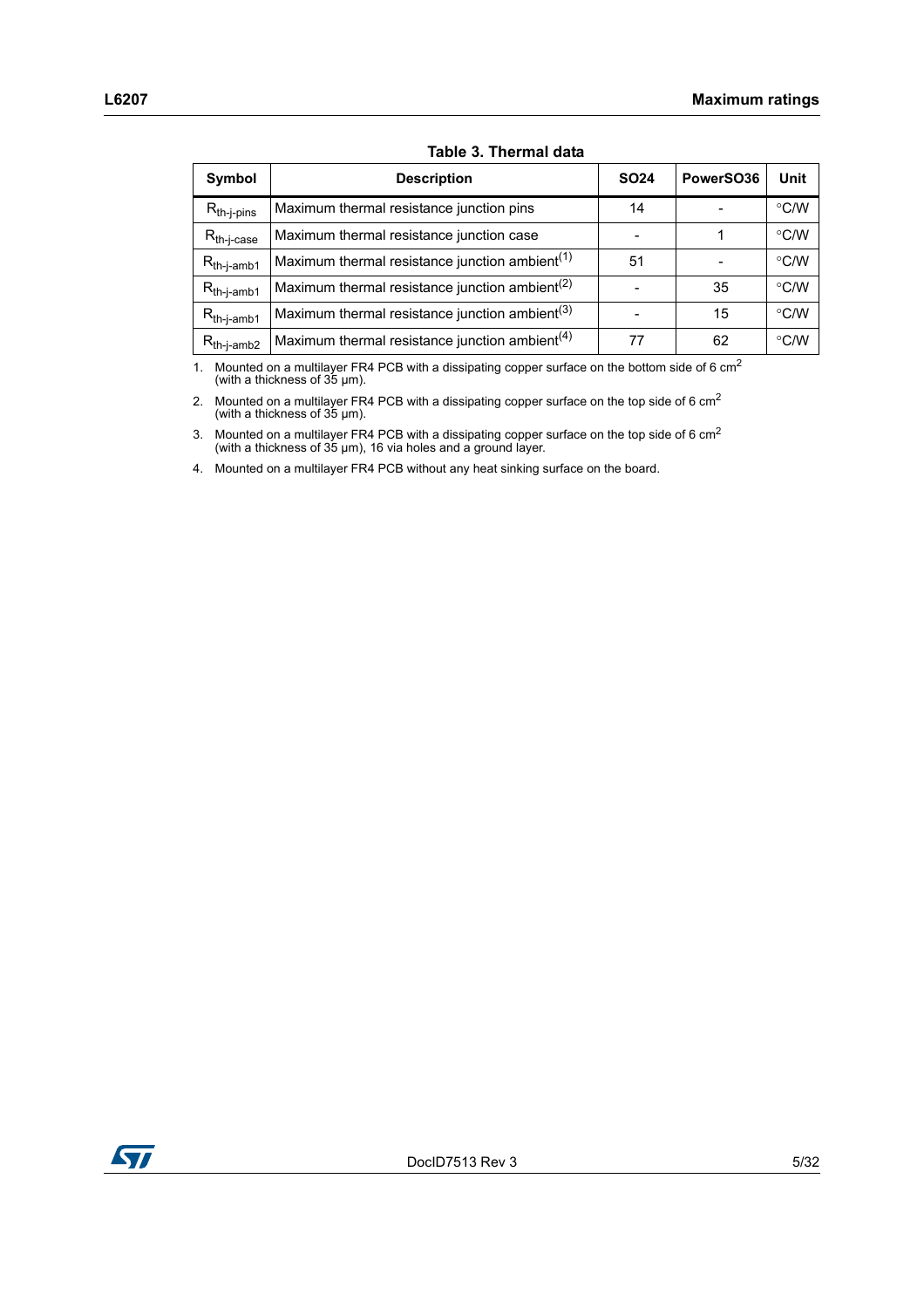## <span id="page-5-0"></span>**3 Pin connections**



**Figure 2. Pin connections (top view)**

1. The slug is internally connected to pins 1, 18, 19 and 36 (GND pins).

**Table 4. Pin description**

<span id="page-5-1"></span>

| Package        |                 |                           |              |                                                                                                                                         |
|----------------|-----------------|---------------------------|--------------|-----------------------------------------------------------------------------------------------------------------------------------------|
| <b>SO24</b>    | PowerSO36       | <b>Name</b>               | <b>Type</b>  | <b>Function</b>                                                                                                                         |
| Pin no.        | Pin no.         |                           |              |                                                                                                                                         |
|                | 10              | $IN1_A$                   | Logic input  | Bridge A logic input 1.                                                                                                                 |
| $\overline{2}$ | 11              | $IN2_A$                   | Logic input  | Bridge A logic input 2.                                                                                                                 |
| 3              | 12 <sup>°</sup> | <b>SENSE</b> <sub>A</sub> | Power supply | Bridge A source pin. This pin must be connected to<br>power ground through a sensing power resistor.                                    |
| $\overline{4}$ | 13              | RC <sub>A</sub>           | RC pin       | RC network pin. A parallel RC network connected<br>between this pin and ground sets the current controller<br>OFF-time of the bridge A. |
| 5              | 15              | OUT <sub>1</sub>          | Power output | Bridge A output 1.                                                                                                                      |

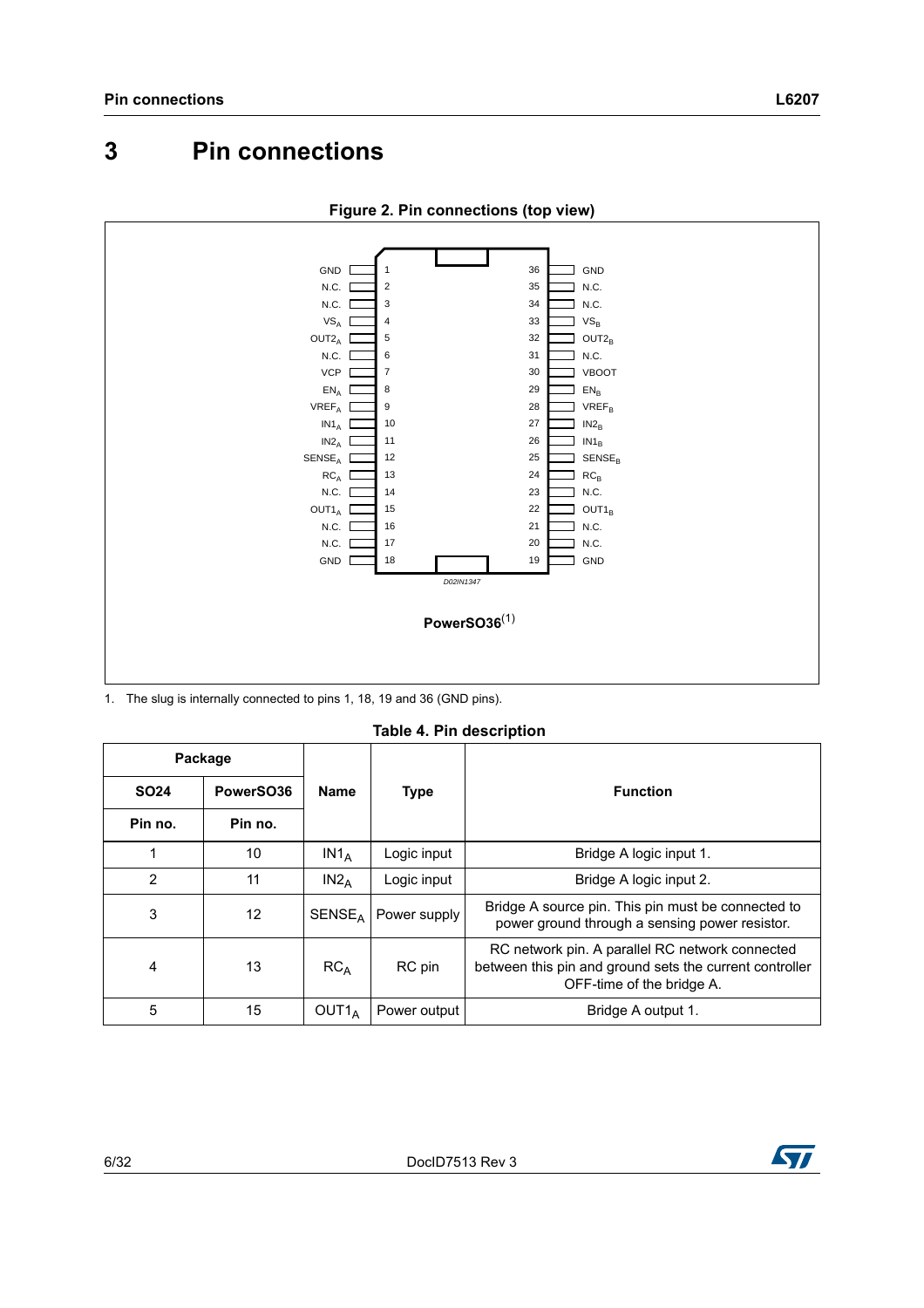|  | Table 4. Pin description (continued) |
|--|--------------------------------------|
|  |                                      |

| Package      |                |                          |                            |                                                                                                                                                                                                                                                                                                   |
|--------------|----------------|--------------------------|----------------------------|---------------------------------------------------------------------------------------------------------------------------------------------------------------------------------------------------------------------------------------------------------------------------------------------------|
| <b>SO24</b>  | PowerSO36      | <b>Name</b>              | <b>Type</b>                | <b>Function</b>                                                                                                                                                                                                                                                                                   |
| Pin no.      | Pin no.        |                          |                            |                                                                                                                                                                                                                                                                                                   |
| 6, 7, 18, 19 | 1, 18, 19, 36  | <b>GND</b>               | <b>GND</b>                 | Signal ground terminals. In SO package, these pins are<br>also used for heat dissipation toward the PCB.                                                                                                                                                                                          |
| 8            | 22             | OUT1 <sub>B</sub>        | Power output               | Bridge B output 1.                                                                                                                                                                                                                                                                                |
| 9            | 24             | RC <sub>B</sub>          | RC pin                     | RC network pin. A parallel RC network connected<br>between this pin and ground sets the current controller<br>OFF-time of the bridge B.                                                                                                                                                           |
| 10           | 25             | <b>SENSE<sub>R</sub></b> | Power supply               | Bridge B source pin. This pin must be connected to<br>power ground through a sensing power resistor.                                                                                                                                                                                              |
| 11           | 26             | $IN1_B$                  | Logic input                | Bridge B input 1                                                                                                                                                                                                                                                                                  |
| 12           | 27             | IN2 <sub>B</sub>         | Logic input                | Bridge B input 2                                                                                                                                                                                                                                                                                  |
| 13           | 28             | <b>VREF<sub>B</sub></b>  | Analog input               | Bridge B current controller reference voltage.<br>Do not leave this pin open or connect to GND.                                                                                                                                                                                                   |
| 14           | 29             | EN <sub>B</sub>          | Logic input <sup>(1)</sup> | Bridge B enable. LOW logic level switches OFF all<br>Power MOSFETs of bridge B. This pin is also connected<br>to the collector of the overcurrent and thermal protection<br>transistor to implement overcurrent protection.<br>If not used, it has to be connected to +5 V through<br>a resistor. |
| 15           | 30             | <b>VBOOT</b>             | Supply<br>voltage          | Bootstrap voltage needed for driving the upper Power<br>MOSFETs of both bridge A and bridge B.                                                                                                                                                                                                    |
| 16           | 32             | $OUT2_B$                 | Power output               | Bridge B output 2.                                                                                                                                                                                                                                                                                |
| 17           | 33             | $VS_B$                   | Power supply               | Bridge B power supply voltage. It must be connected to<br>the supply voltage together with pin VSA.                                                                                                                                                                                               |
| 20           | 4              | $VS_A$                   | Power supply               | Bridge A power supply voltage. It must be connected to<br>the supply voltage together with pin VS <sub>B</sub> .                                                                                                                                                                                  |
| 21           | 5              | OUT2 <sub>A</sub>        | Power output               | Bridge A output 2.                                                                                                                                                                                                                                                                                |
| 22           | $\overline{7}$ | <b>VCP</b>               | Output                     | Charge pump oscillator output.                                                                                                                                                                                                                                                                    |
| 23           | 8              | $EN_A$                   | Logic input <sup>(1)</sup> | Bridge A enable. LOW logic level switches OFF all<br>Power MOSFETs of bridge A. This pin is also connected<br>to the collector of the overcurrent and thermal protection<br>transistor to implement overcurrent protection.<br>If not used, it has to be connected to +5 V through<br>a resistor. |
| 24           | 9              | <b>VREF<sub>A</sub></b>  | Analog input               | Bridge A current controller reference voltage.<br>Do not leave this pin open or connect to GND.                                                                                                                                                                                                   |

1. Also connected at the output drain of the overcurrent and thermal protection MOSFET. Therefore, it has to be driven putting in series a resistor with a value in the range of 2.2 K $\Omega$  - 180 K $\Omega$ , recommended 100 K $\Omega$ 

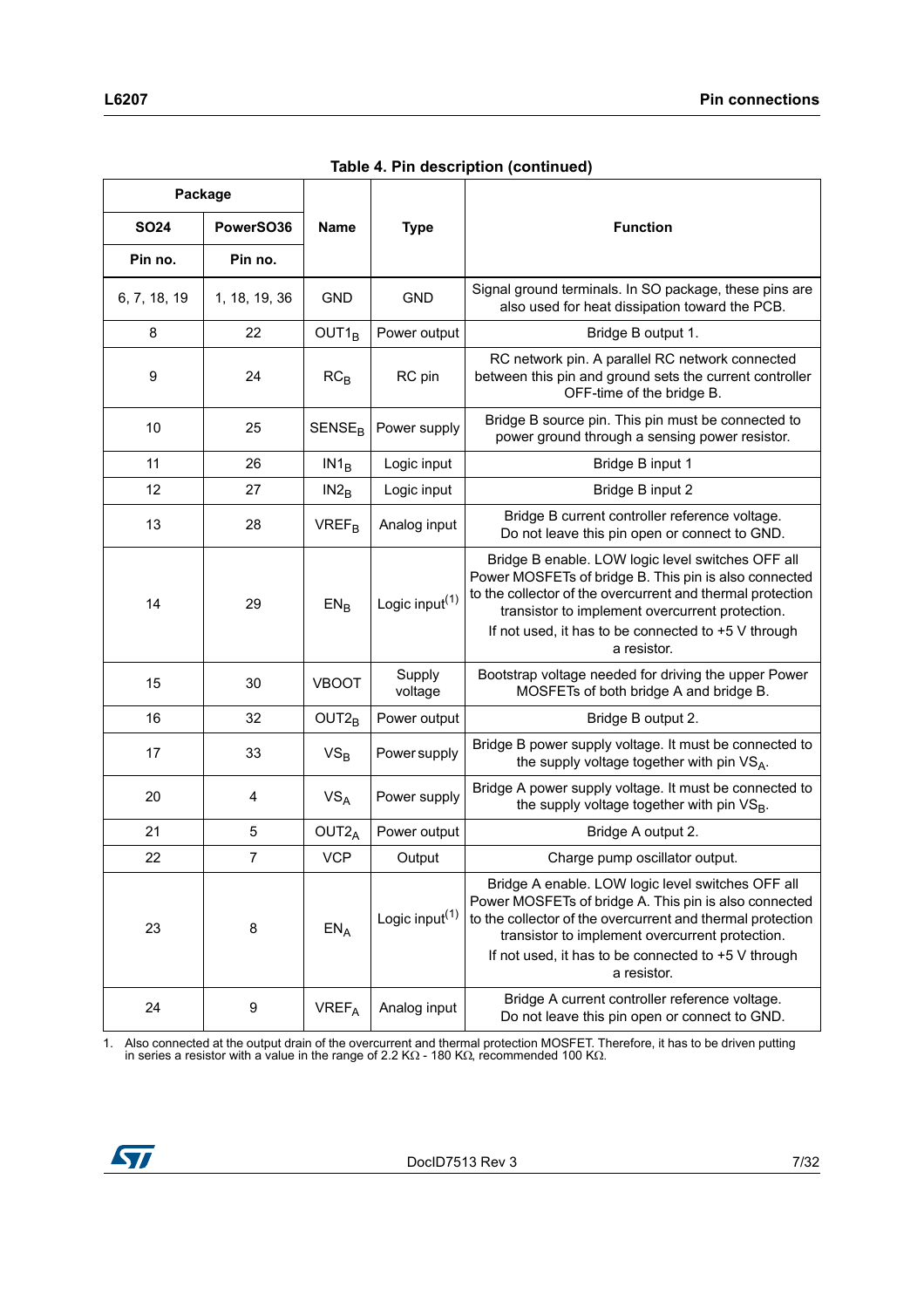# <span id="page-7-0"></span>**4 Electrical characteristics**

| Symbol                      | <b>Parameter</b>                                 | $\mathbf{u}_{\text{amb}}$ = 25 $\mathbf{v}, \mathbf{v}_{\text{s}}$ = 40 $\mathbf{v}, \mathbf{u}$ uness otherwise specified)<br><b>Test conditions</b> | Min.                     | Typ.                     | Max.                         | <b>Unit</b>     |
|-----------------------------|--------------------------------------------------|-------------------------------------------------------------------------------------------------------------------------------------------------------|--------------------------|--------------------------|------------------------------|-----------------|
| $V_{\text{Sth}(\text{ON})}$ | Turn-on threshold                                |                                                                                                                                                       | 6.6                      | 7                        | 7.4                          | $\vee$          |
| $V_{\text{Sth(OFF)}}$       | Turn-off threshold                               |                                                                                                                                                       | 5.6                      | 6                        | 6.4                          | V               |
| $I_{\rm S}$                 | Quiescent supply current                         | All bridges OFF;<br>T <sub>j</sub> = -25 °C to 125 °C <sup>(1)</sup>                                                                                  |                          | 5                        | 10                           | mA              |
| $T_{j(OFF)}$                | Thermal shutdown temperature                     |                                                                                                                                                       | $\frac{1}{2}$            | 165                      | $\overline{a}$               | $\rm ^{\circ}C$ |
|                             | <b>Output DMOS transistors</b>                   |                                                                                                                                                       |                          |                          |                              |                 |
|                             |                                                  | $T_j = 25 °C$                                                                                                                                         | $\overline{a}$           | 0.34                     | 0.4                          | W               |
|                             | High-side switch ON resistance                   | $T_j = 125 °C^{(1)}$                                                                                                                                  | $\overline{a}$           | 0.53                     | 0.59                         | W               |
| $R_{DS(ON)}$                |                                                  | $T_j = 25 °C$                                                                                                                                         | $\frac{1}{2}$            | 0.28                     | 0.34                         | W               |
|                             | Low-side switch ON resistance                    | $T_i = 125 °C^{(1)}$                                                                                                                                  | $\frac{1}{2}$            | 0.47                     | 0.53                         | W               |
|                             |                                                  | EN = low; OUT = $V_S$                                                                                                                                 | $\blacksquare$           | $\overline{a}$           | $\overline{2}$               | mA              |
| $I_{DSS}$                   | Leakage current                                  | $EN = low$ ; $OUT = GND$                                                                                                                              | $-0.15$                  | -                        | $\frac{1}{2}$                | mA              |
| Source drain diodes         |                                                  |                                                                                                                                                       |                          |                          |                              |                 |
| $V_{SD}$                    | Forward ON voltage                               | $I_{SD}$ = 2.8 A, EN = LOW                                                                                                                            | $\blacksquare$           | 1.15                     | 1.3                          | V               |
| $t_{rr}$                    | Reverse recovery time                            | $I_f = 2.8 A$                                                                                                                                         | $\blacksquare$           | 300                      | $\overline{a}$               | ns              |
| t <sub>fr</sub>             | Forward recovery time                            |                                                                                                                                                       | $\frac{1}{2}$            | 200                      | $\qquad \qquad \blacksquare$ | ns              |
| Logic input                 |                                                  |                                                                                                                                                       |                          |                          |                              |                 |
| $V_{IL}$                    | Low level logic input voltage                    |                                                                                                                                                       | $-0.3$                   | $\overline{\phantom{0}}$ | 0.8                          | V               |
| V <sub>IH</sub>             | High level logic input voltage                   |                                                                                                                                                       | $\overline{2}$           | $\overline{a}$           | $\overline{7}$               | V               |
| I <sub>IL</sub>             | Low level logic input current                    | GND logic input voltage                                                                                                                               | $-10$                    | -                        | $\overline{\phantom{0}}$     | μA              |
| Iн                          | High level logic input current                   | 7 V logic input voltage                                                                                                                               | $\overline{\phantom{a}}$ |                          | 10                           | μA              |
| $V_{th(ON)}$                | Turn-on input threshold                          |                                                                                                                                                       | $\overline{a}$           | 1.8                      | 2.0                          | V               |
| $V_{th(OFF)}$               | Turn-off input threshold                         |                                                                                                                                                       | 0.8                      | 1.3                      | $\overline{a}$               | V               |
| $V_{th(HYS)}$               | Input threshold hysteresis                       |                                                                                                                                                       | 0.25                     | 0.5                      | $\overline{a}$               | V               |
|                             | <b>Switching characteristics</b>                 |                                                                                                                                                       |                          |                          |                              |                 |
| $t_{D(0n)EN}$               | Enable to out turn ON delay time $^{(2)}$        | $I_{\text{LOAD}}$ = 2.8 A, resistive load                                                                                                             | 100                      | 250                      | 400                          | ns              |
| $t_{D(0n)IN}$               | Input to out turn ON delay time                  | $I_{\text{LOAD}}$ = 2.8 A, resistive load<br>(deadtime included)                                                                                      |                          | 1.6                      | -                            | μs              |
| t <sub>RISE</sub>           | Output rise time <sup>(2)</sup>                  | $I_{\text{LOAD}}$ = 2.8 A, resistive load                                                                                                             | 40                       | $\overline{a}$           | 250                          | ns              |
| $t_{D(off)EN}$              | Enable to out turn OFF delay time <sup>(2)</sup> | $I_{\text{LOAD}}$ = 2.8 A, resistive load                                                                                                             | 300                      | 550                      | 800                          | ns              |
| $t_{D(off)IN}$              | Input to out turn OFF delay time                 | $I_{LOAD}$ = 2.8 A, resistive load                                                                                                                    | $\overline{\phantom{0}}$ | 600                      |                              | ns              |

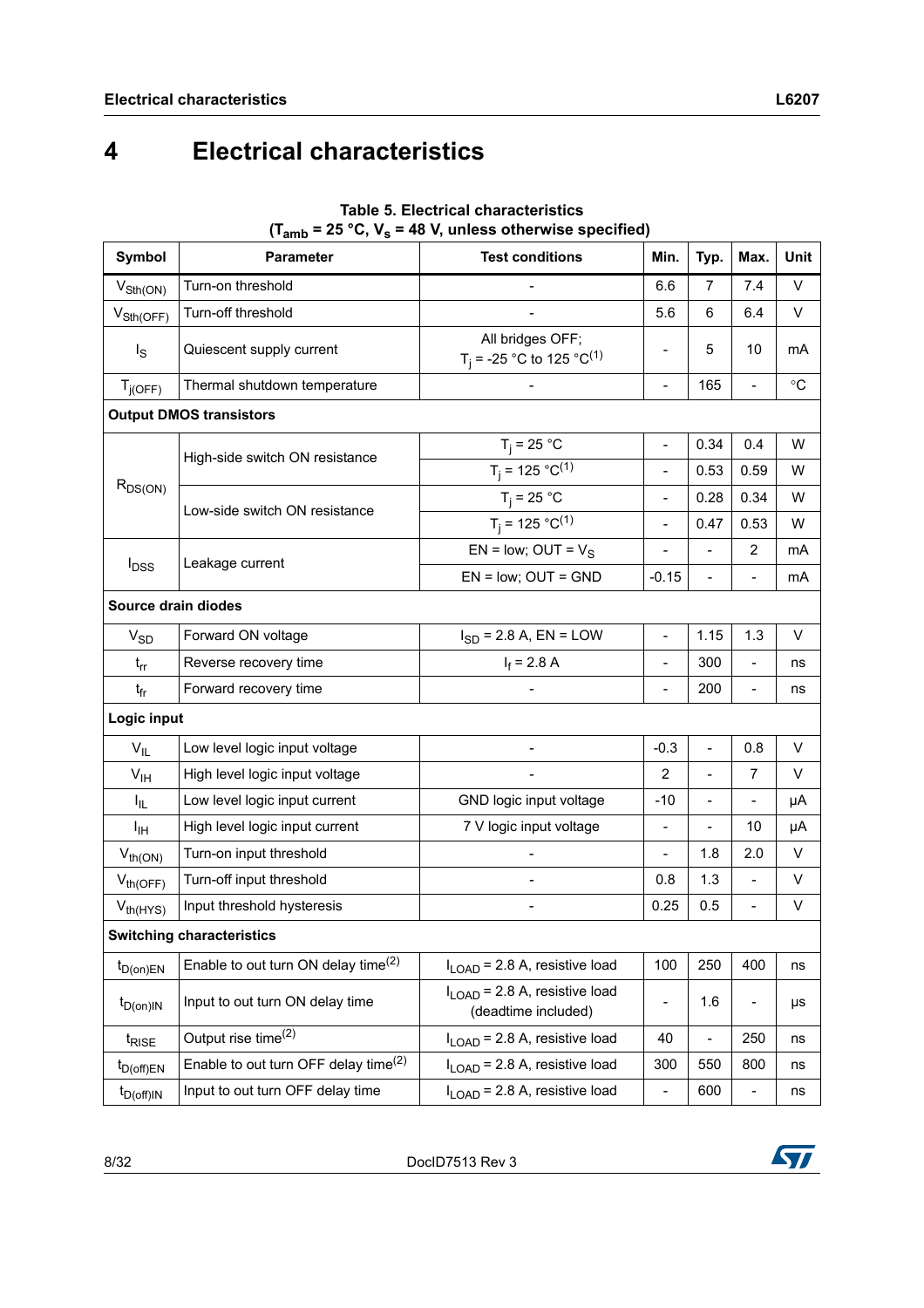| Symbol                             | ∖∙amp<br>- -, · s<br><b>Parameter</b>                                       | <b>Test conditions</b>                               | Min.                     | Typ.           | Max.                     | Unit       |  |
|------------------------------------|-----------------------------------------------------------------------------|------------------------------------------------------|--------------------------|----------------|--------------------------|------------|--|
| $t_{FALL}$                         | Output fall time <sup>(2)</sup>                                             | $I_{\text{LOAD}}$ = 2.8 A, resistive load            | 40                       | $\overline{a}$ | 250                      | ns         |  |
| $t_{dt}$                           | Deadtime protection                                                         |                                                      | 0.5                      | 1              |                          | μs         |  |
| $f_{\rm CP}$                       | Charge pump frequency                                                       | -25 °C < T <sub>i</sub> < 125 °C                     | $\overline{\phantom{a}}$ | 0.6            | 1                        | <b>MHz</b> |  |
|                                    | <b>PWM comparator and monostable</b>                                        |                                                      |                          |                |                          |            |  |
| I <sub>RCA,</sub> I <sub>RCB</sub> | Source current at pins $RC_A$ and $RC_B$                                    | $V_{RCA}$ = $V_{RCB}$ = 2.5 V                        | 3.5                      | 5.5            | $\blacksquare$           | mA         |  |
| $V_{offset}$                       | Offset voltage on sense comparator                                          | $V_{REFA, V_{REFB} = 0.5 V$                          | $\overline{\phantom{a}}$ | ±5             | -                        | mV         |  |
| t <sub>PROP</sub>                  | Turn OFF propagation delay <sup>(3)</sup>                                   |                                                      | $\overline{\phantom{a}}$ | 500            |                          | ns         |  |
| <sup>t</sup> BLANK                 | Internal blanking time on SENSE pins                                        |                                                      | $\overline{\phantom{m}}$ | $\mathbf{1}$   | $\overline{\phantom{0}}$ | μs         |  |
| $t_{ON(MIN)}$                      | Minimum On time                                                             |                                                      | $\overline{\phantom{m}}$ | 1.5            | 2                        | μs         |  |
|                                    | PWM recirculation time                                                      | $R_{OFF}$ = 20 K $\Omega$ ; C <sub>OFF</sub> = 1 nF  |                          | 13             |                          | μs         |  |
| $t_{\text{OFF}}$                   |                                                                             | $R_{OFF}$ = 100 K $\Omega$ ; C <sub>OFF</sub> = 1 nF |                          | 61             | $\overline{\phantom{a}}$ | μs         |  |
| <b>I</b> BIAS                      | Input bias current at pins VREF <sub>A</sub> and<br><b>VREF<sub>R</sub></b> |                                                      |                          |                | 10                       | μA         |  |
|                                    | <b>Overcurrent protection</b>                                               |                                                      |                          |                |                          |            |  |
| <b>I</b> SOVER                     | Input supply overcurrent protection<br>threshold                            | T <sub>i</sub> = -25 °C to 125 °C <sup>(1)</sup>     | 4                        | 5.6            | 7.1                      | A          |  |
| $R_{OPDR}$                         | Open drain ON resistance                                                    | $l = 4 mA$                                           |                          | 40             | 60                       | W          |  |
| $t_{\text{OCD(ON)}}$               | OCD turn-on delay time $(4)$                                                | $I = 4$ mA; $C_{EN}$ < 100 pF                        | $\overline{\phantom{m}}$ | 200            | $\overline{\phantom{a}}$ | ns         |  |
| $t_{\text{OCD(OFF)}}$              | OCD turn-off delay time(10)                                                 | $I = 4$ mA; $C_{EN}$ < 100 pF                        | $\overline{\phantom{m}}$ | 100            | $\overline{\phantom{a}}$ | ns         |  |

**Table 5. Electrical characteristics**  $(T_{\text{sub}} = 25 \text{ °C}$ ,  $V_s = 48 \text{ V}$ , unless otherwise specified) (continued)

1. Tested at 25 °C in a restricted range and guaranteed by characterization.

2. See *[Figure 3: Switching characteristic definition](#page-8-0)*.

3. Measured applying a voltage of 1 V to pin SENSE and a voltage drop from 2 V to 0 V to pin VREF.

4. See *[Figure 4: Overcurrent detection timing definition](#page-9-0)*.



<span id="page-8-0"></span>

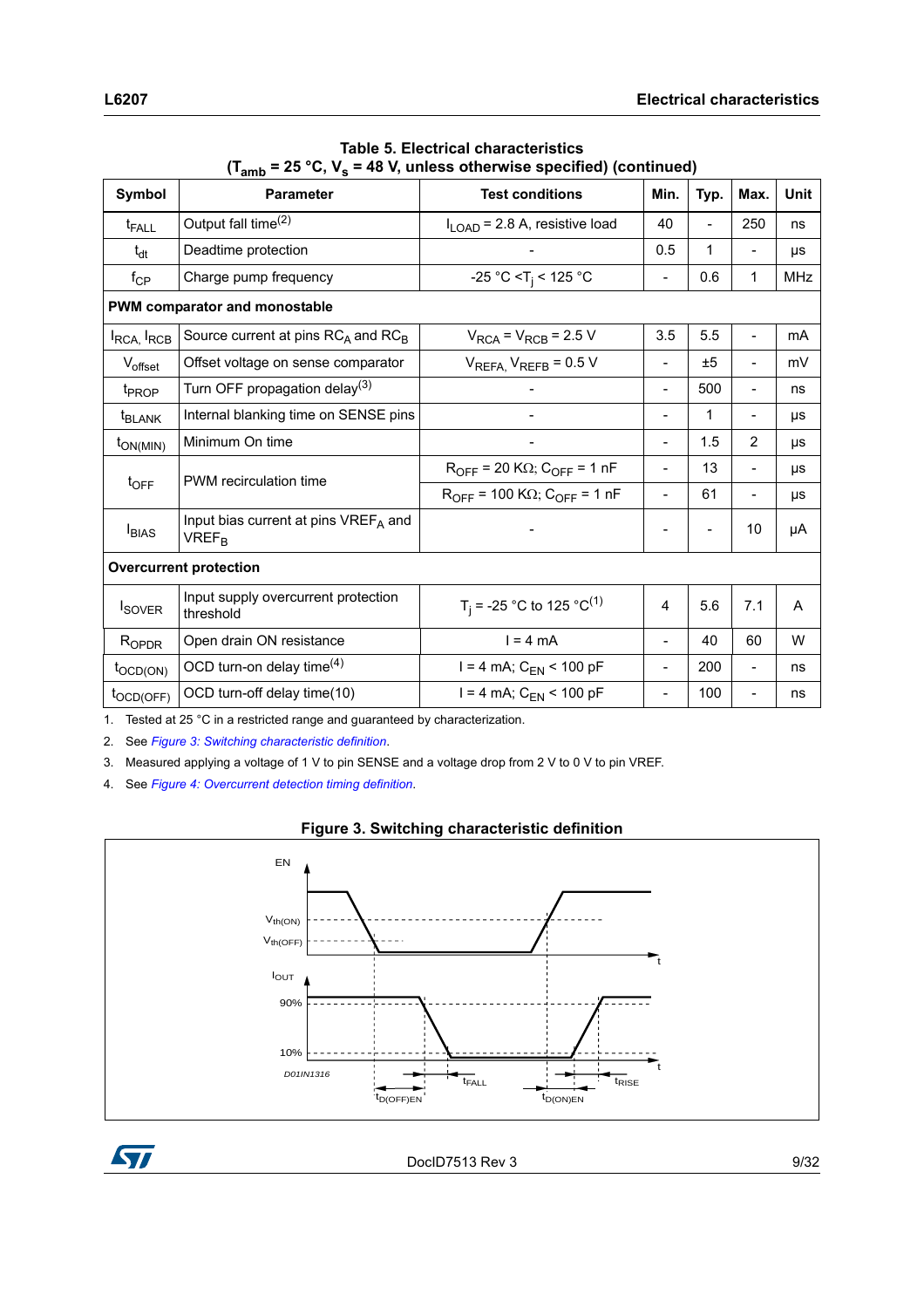<span id="page-9-0"></span>

**Figure 4. Overcurrent detection timing definition**

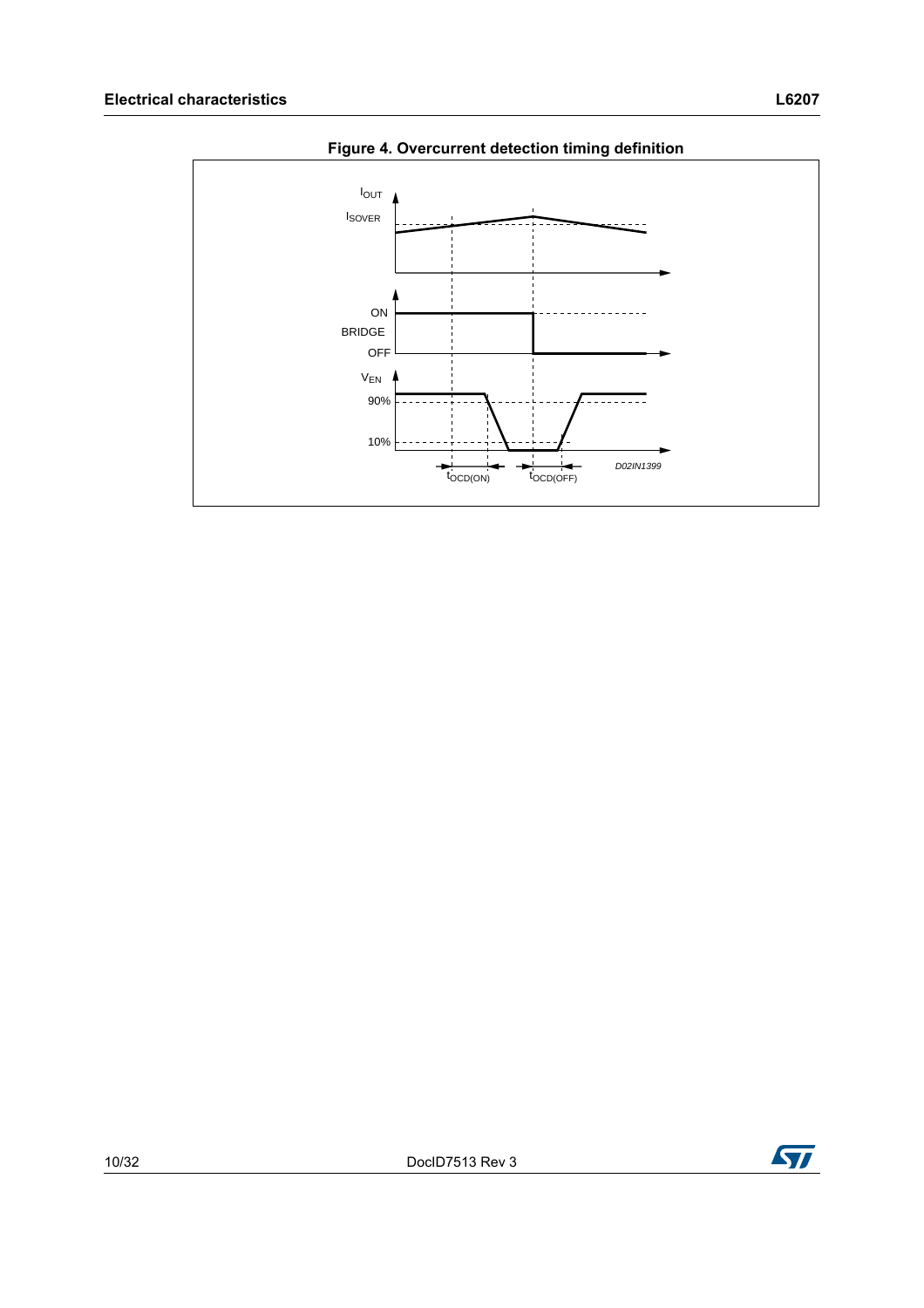## <span id="page-10-0"></span>**5 Circuit description**

#### <span id="page-10-1"></span>**5.1 Power stages and charge pump**

The L6207 device integrates two independent power MOS full bridges. Each power MOS has an R<sub>DS(ON)</sub> = 0.3  $\Omega$  (typical value at 25 °C), with intrinsic fast freewheeling diode. Cross conduction protection is achieved using a deadtime ( $t_d$  = 1  $\mu$ s typical) between the switch off and switch on of two power MOS in one leg of a bridge.

Using N-channel power MOS for the upper transistors in the bridge requires a gate drive voltage above the power supply voltage. The bootstrapped ( $V_{\text{BOOT}}$ ) supply is obtained through an internal oscillator and few external components to realize a charge pump circuit as shown in *[Figure 5](#page-10-3)*. The oscillator output (VCP) is a square wave at 600 kHz (typical) with 10 V amplitude. Recommended values/part numbers for the charge pump circuit are shown in *[Table 6](#page-10-4)*.

<span id="page-10-4"></span>

| Component         | Value        |
|-------------------|--------------|
| $C_{\text{BOOT}}$ | 220 nF       |
| $C_{P}$           | 10 nF        |
| $R_{\rm P}$       | 100 $\Omega$ |
| D <sub>1</sub>    | 1N4148       |
| D <sub>2</sub>    | 1N4148       |

**Table 6. Charge pump external components values**

![](_page_10_Figure_7.jpeg)

<span id="page-10-3"></span>![](_page_10_Figure_8.jpeg)

## <span id="page-10-2"></span>**5.2 Logic inputs**

Pins  $IN1_A$ ,  $IN2_B$ ,  $IN1_B$  and  $IN2_B$  are TTL/CMOS compatible logic inputs. The internal structure is shown in *[Figure 6](#page-11-0)*. Typical value for turn-on and turn-off thresholds are respectively  $V_{th (on)} = 1.8$  V and  $V_{th (off)} = 1.3$  V.

Pins  $EN_A$  and  $EN_B$  have identical input structure with the exception that the drains of the overcurrent and thermal protection MOSFETs (one for the bridge A and one for the bridge B) are also connected to these pins. Due to these connections some care needs to be taken in driving these pins. The  $EN_A$  and  $EN_B$  inputs may be driven in one of two configurations as

![](_page_10_Picture_12.jpeg)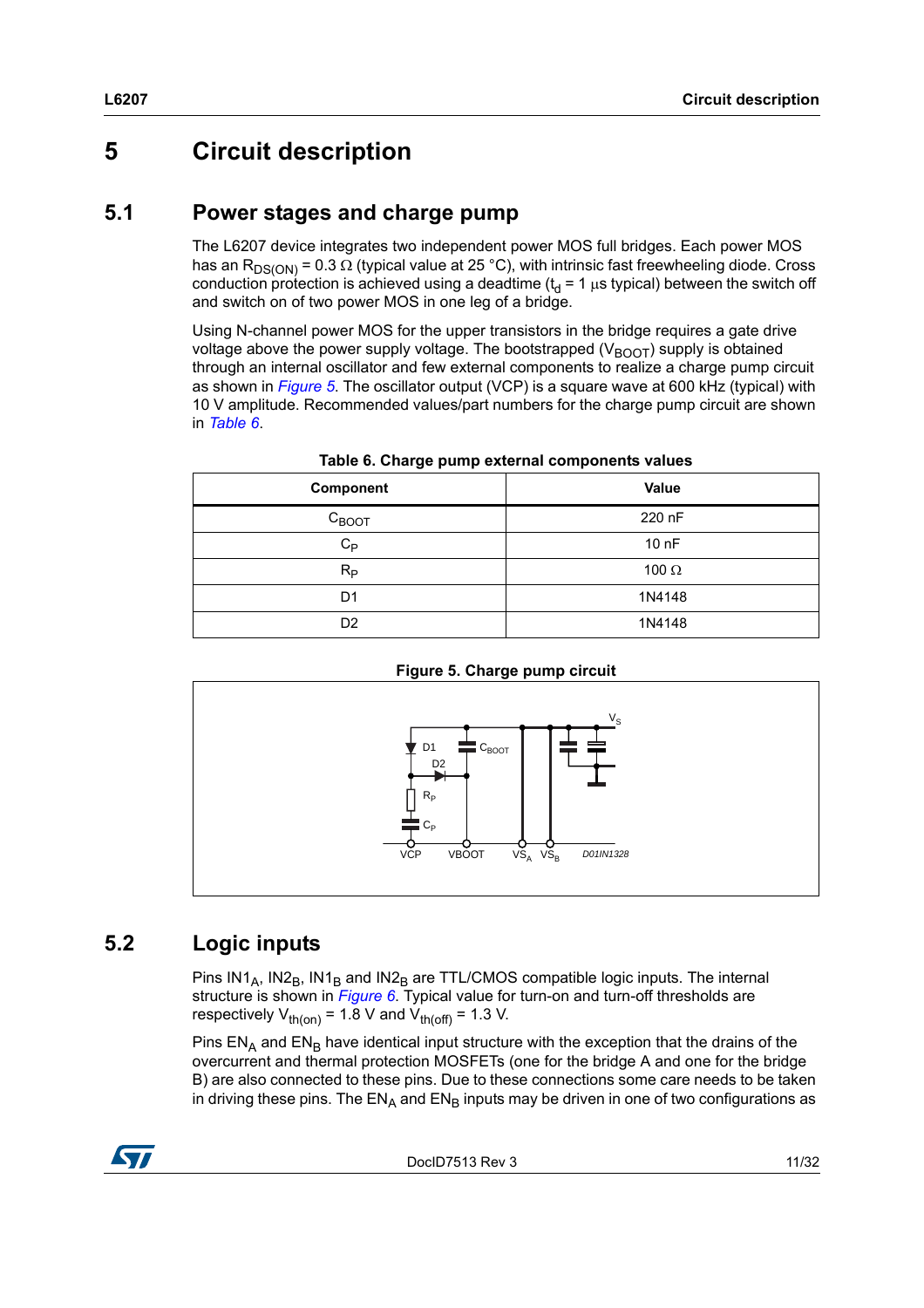shown in *Figure* 7 or [8](#page-11-2). If driven by an open drain (collector) structure, a pull-up resistor  $R_{FN}$ and a capacitor  $C_{FN}$  are connected as shown in *Figure* 7. If the driver is a standard pushpull structure, the resistor  $R_{EN}$  and the capacitor  $C_{EN}$  are connected as shown in *[Figure 8](#page-11-2)*. The resistor R<sub>EN</sub> should be chosen in the range from 2.2 k $\Omega$  to 180 K $\Omega$ . Recommended values for  $R_{EN}$  and  $C_{EN}$  are respectively 100 K $\Omega$  and 5.6 nF. More information on selecting the values is found in *[Section 7.1: Non-dissipative overcurrent protection on page 18](#page-17-1)*.

<span id="page-11-0"></span>![](_page_11_Figure_2.jpeg)

**Figure 6. Logic inputs internal structure**

![](_page_11_Figure_4.jpeg)

<span id="page-11-1"></span>![](_page_11_Figure_5.jpeg)

Figure 8. EN<sub>A</sub> and EN<sub>B</sub> pins push-pull driving

<span id="page-11-2"></span>![](_page_11_Figure_7.jpeg)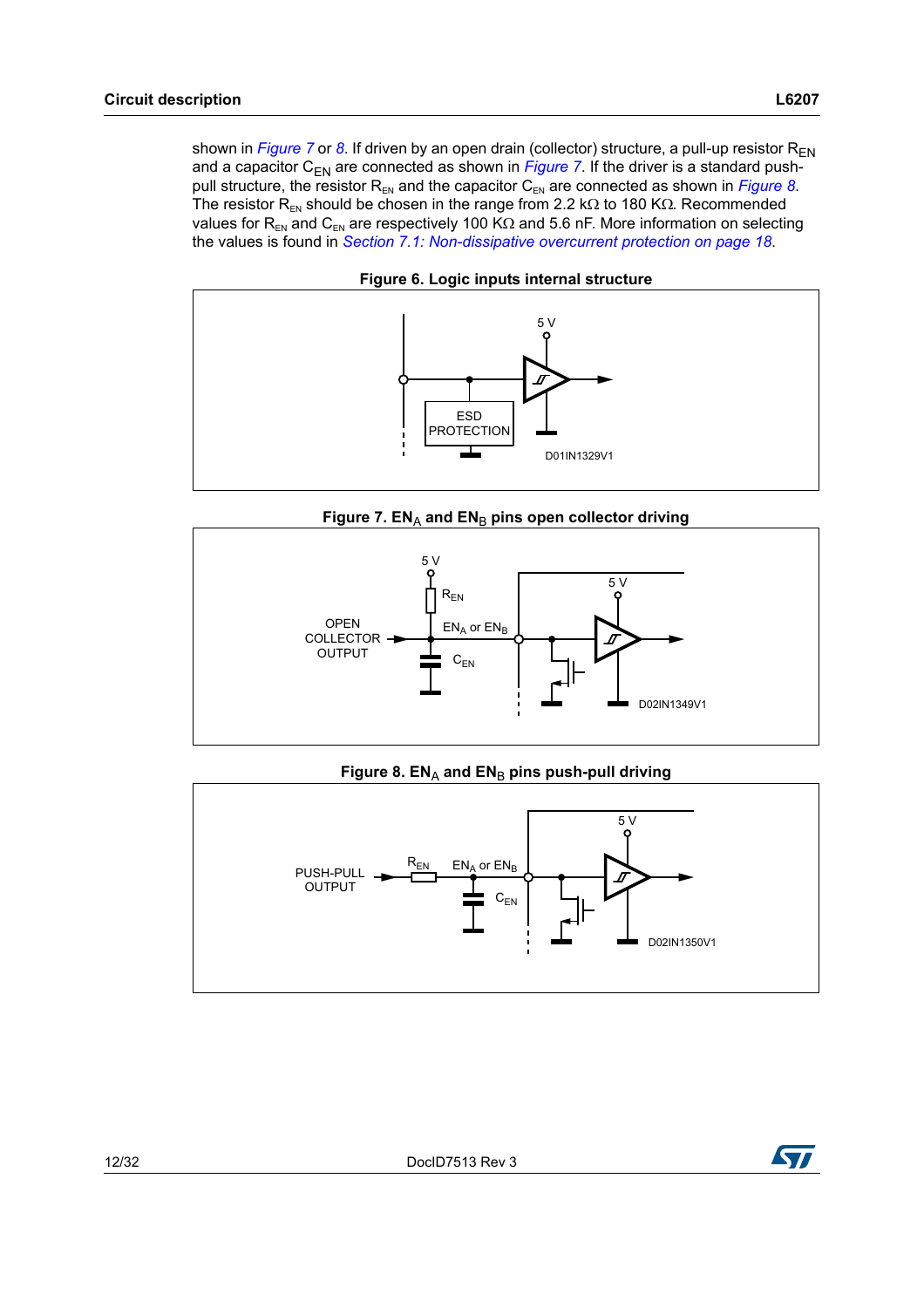|    | <b>Inputs</b>   |                  |                                      | <b>Outputs</b>   | Description <sup>(1)</sup> |  |  |
|----|-----------------|------------------|--------------------------------------|------------------|----------------------------|--|--|
| EN | IN <sub>1</sub> | IN2              | OUT <sub>2</sub><br>OUT <sub>1</sub> |                  |                            |  |  |
|    | $X^{(2)}$       | X <sup>(2)</sup> | High $Z^{(3)}$                       | High $Z^{(3)}$   | <b>Disable</b>             |  |  |
| н  |                 |                  | <b>GND</b>                           | <b>GND</b>       | Brake mode (lower path)    |  |  |
| Н  | н               |                  | Vs                                   | $GND (Vs)^{(4)}$ | Forward                    |  |  |
| Н  |                 | н                | GND $(Vs)^{(4)}$                     | Vs               | Reverse                    |  |  |
| H  | н               | н                | Vs                                   | Vs               | Brake mode (upper path)    |  |  |

#### **Table 7. Truth table**

1. Valid only in case of load connected between OUT1 and OUT2.

2.  $X =$  don't care.

3. High  $Z =$  high impedance output.

4. GND (Vs) = GND during  $t_{ON}$ , vs. during  $t_{OFF}$ .

![](_page_12_Picture_8.jpeg)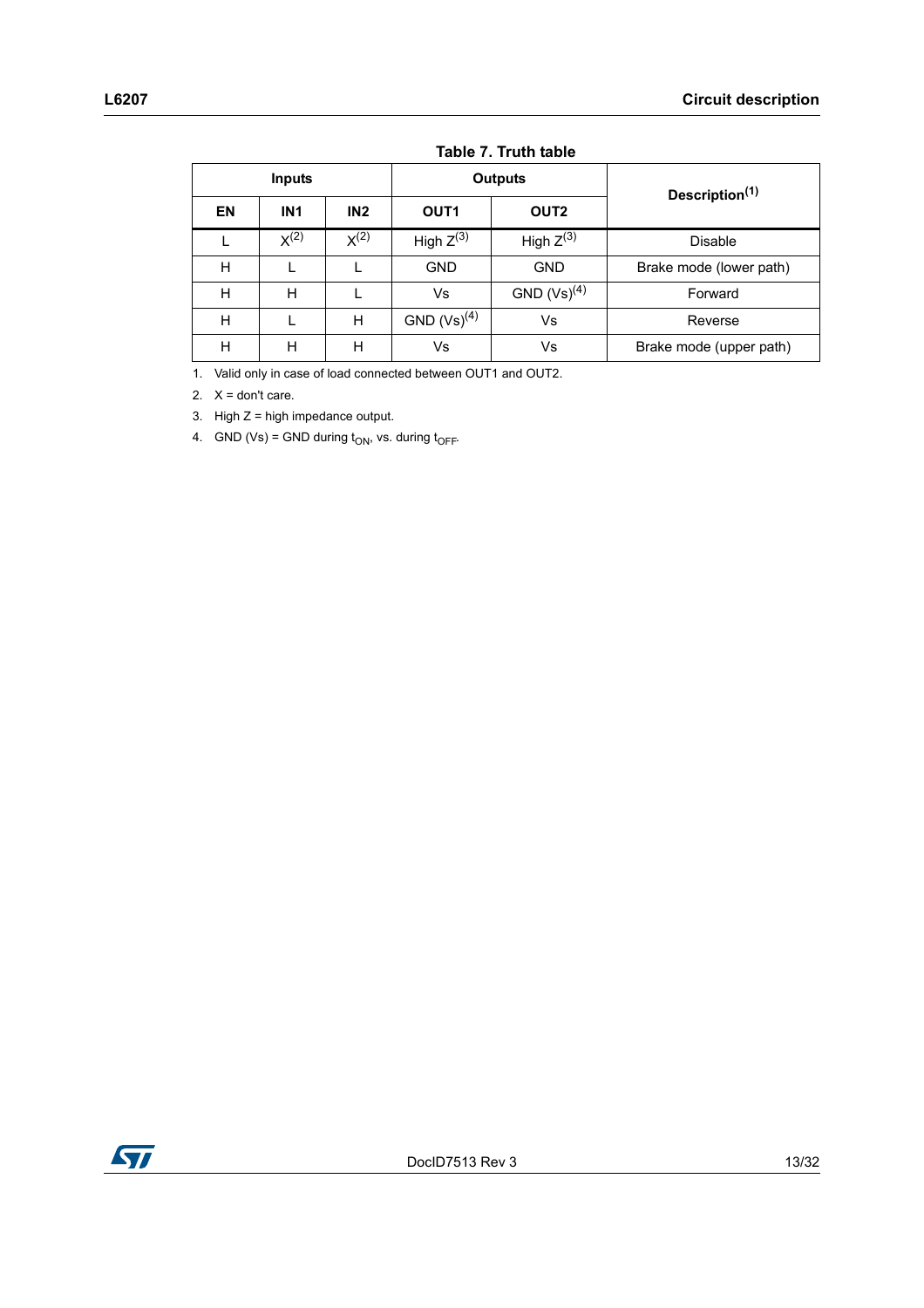## <span id="page-13-0"></span>**6 PWM current control**

The L6207 device includes a constant off time PWM current controller for each of the two bridges. The current control circuit senses the bridge current by sensing the voltage drop across an external sense resistor connected between the source of the two lower power MOS transistors and ground, as shown in *[Figure 9](#page-13-1)*. As the current in the load builds up the voltage across the sense resistor increases proportionally. When the voltage drop across the sense resistor becomes greater than the voltage at the reference input (VREF<sub> $\triangle$ </sub> or  $VREF_B$ ), the sense comparator triggers the monostable switching the low-side MOS off. The low-side MOS remains off for the time set by the monostable and the motor current recirculates in the upper path. When the monostable times out, the bridge will again turn on. Since the internal deadtime, used to prevent cross conduction in the bridge, delays the turn on of the power MOS, the effective off time is the sum of the monostable time plus the deadtime.

<span id="page-13-1"></span>![](_page_13_Figure_4.jpeg)

![](_page_13_Figure_5.jpeg)

*[Figure 10](#page-14-0)* shows the typical operating waveforms of the output current, the voltage drop across the sensing resistor, the RC pin voltage and the status of the bridge. Immediately after the low-side power MOS turns on, a high peak current flows through the sensing resistor due to the reverse recovery of the freewheeling diodes. The L6207 device provides a 1  $\mu$ s blanking time t<sub>BLANK</sub> that inhibits the comparator output so that this current spike cannot prematurely retrigger the monostable.

![](_page_13_Picture_8.jpeg)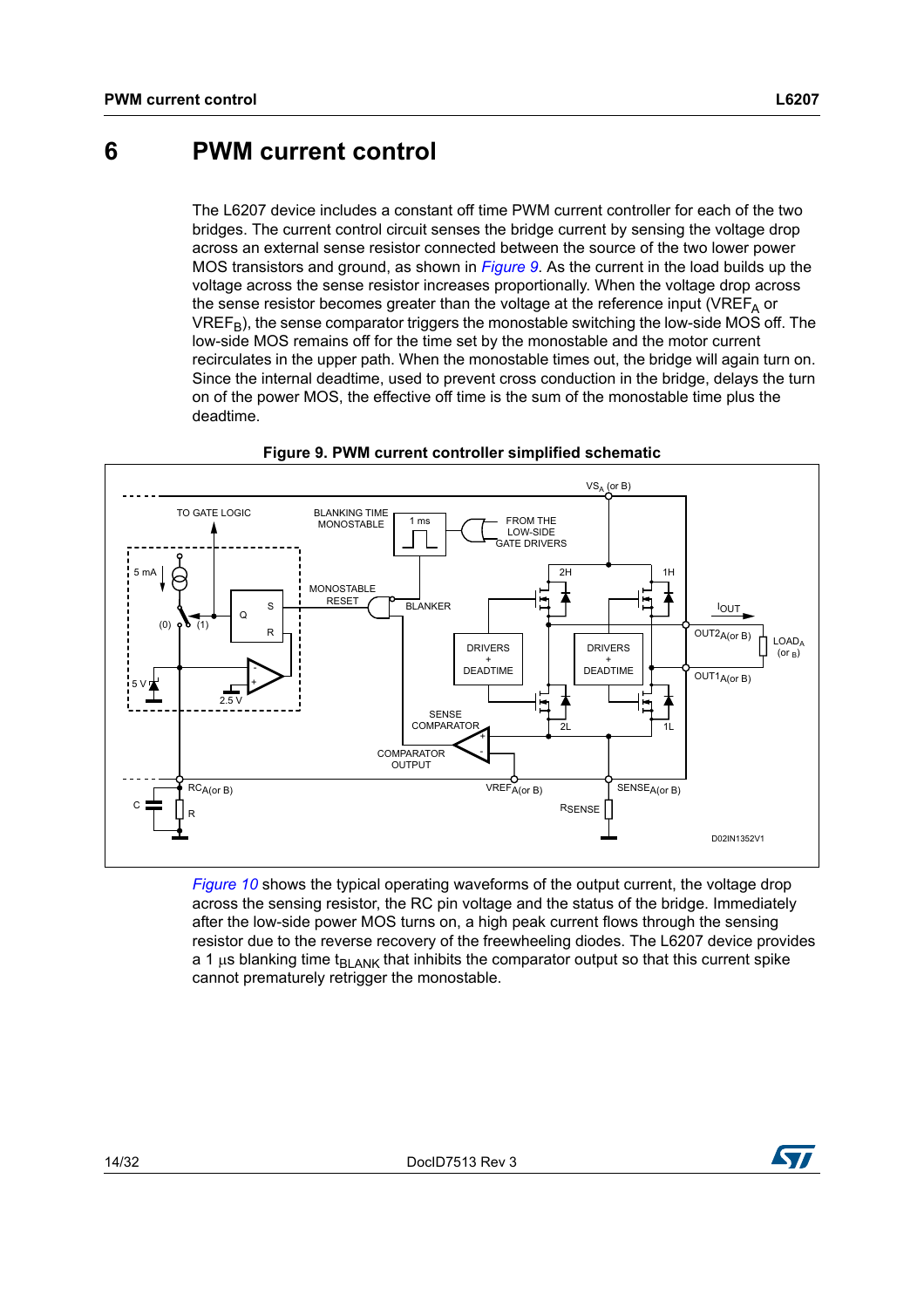<span id="page-14-0"></span>![](_page_14_Figure_2.jpeg)

**Figure 10. Output current regulation waveforms**

![](_page_14_Picture_4.jpeg)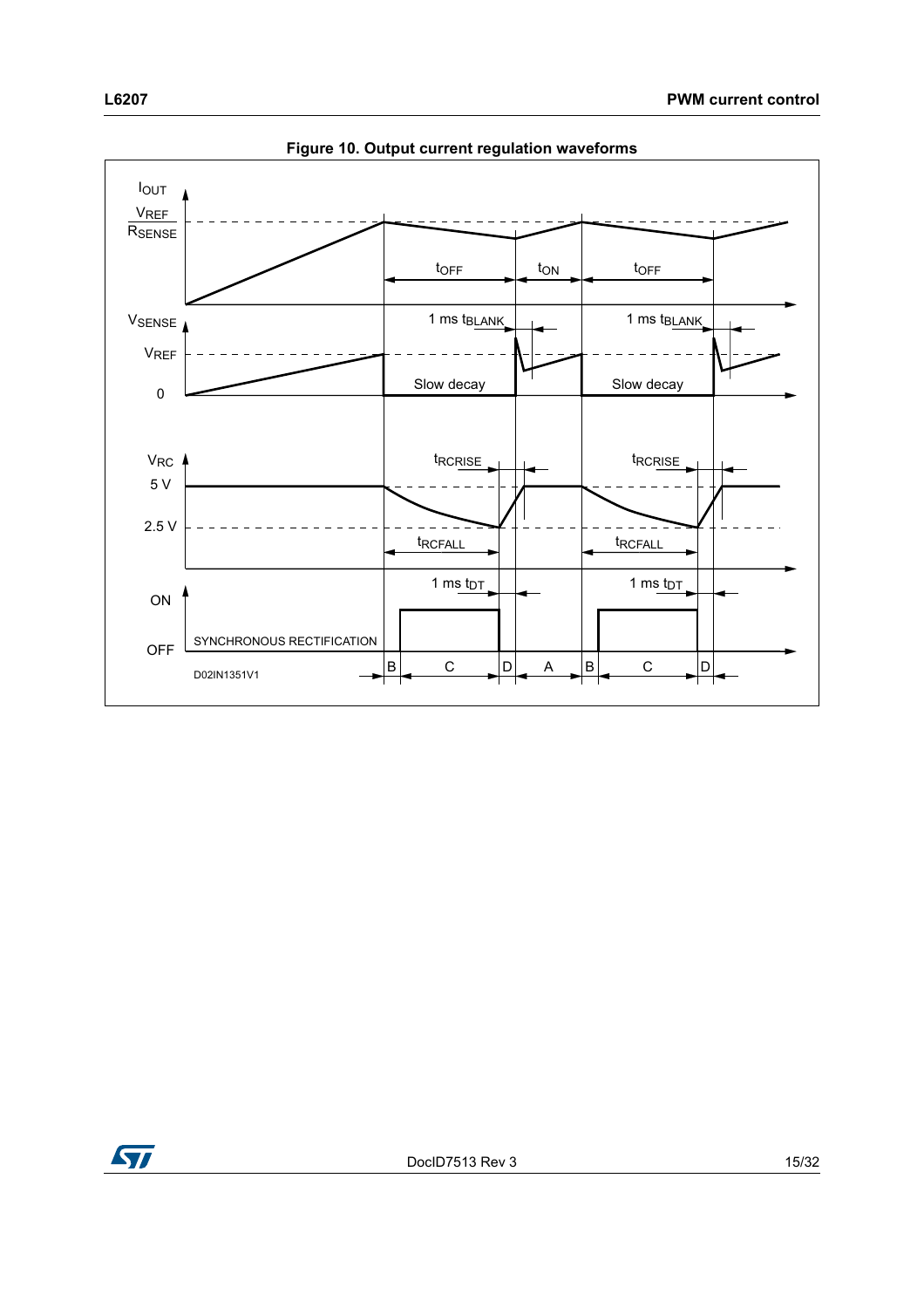*[Figure 11](#page-16-0)* shows the magnitude of the off time t<sub>OFF</sub> versus C<sub>OFF</sub> and R<sub>OFF</sub> values. It can be approximately calculated from the equations:

#### **Equation 1**

$$
t_{RCFALL} = 0.6 \cdot R_{OFF} \cdot C_{OFF}
$$

$$
t_{OFF} = t_{RCFALL} + t_{DT} = 0.6 \cdot R_{OFF} \cdot C_{OFF} + t_{DT}
$$

where  $R_{OFF}$  and  $C_{OFF}$  are the external component values and  $t_{DT}$  is the internally generated deadtime with:

#### **Equation 2**

20 K $\Omega \leq R_{OFF} \leq 100$  K $\Omega$  $0.47$  nF  $\leq$   $C_{\text{OFF}}$   $\leq$  100 nF  $t_{DT}$  = 1 µs (typical value)

Therefore:

**Equation 3**

 $t_{\text{OFF(MIN)}}$  = 6.6 µs

 $t_{\text{OFF}(MAX)} = 6$  ms

These values allow a sufficient range of  $t_{\text{OFF}}$  to implement the drive circuit for most motors.

The capacitor value chosen for  $C_{OFF}$  also affects the rise time t<sub>RCRISE</sub> of the voltage at the pin RCOFF. The rise time  $t_{RCRISE}$  will only be an issue if the capacitor is not completely charged before the next time the monostable is triggered. Therefore, the on time  $t_{ON}$ , which depends by motors and supply parameters, has to be bigger than t<sub>RCRISE</sub> for allowing a good current regulation by the PWM stage. Furthermore, the on time  $t_{ON}$  cannot be smaller than the minimum on time  $t_{ON(MIN)}$ .

#### **Equation 4**

$$
\begin{cases} t_{\text{ON}} > t_{\text{ON}(\text{MIN})} = 1.5 \mu\text{s (typ. value)} \\ t_{\text{ON}} > t_{\text{RCRISE}} - t_{\text{DT}} \end{cases}
$$

 $t_{RCRISE}$  = 600  $\cdot$  C<sub>OFF</sub>

*[Figure 12](#page-16-1)* shows the lower limit for the on time  $t_{ON}$  for having a good PWM current regulation capacity. It has to be said that  $t_{ON}$  is always bigger than  $t_{ON(MIN)}$  because the device imposes this condition, but it can be smaller than  $t_{RCRISE}$  -  $t_{DT}$ . In this last case the device continues to work but the off time  $t_{\text{OFF}}$  is not more constant.

So, small  $C_{\text{OFF}}$  value gives more flexibility for the applications (allows smaller on time and, therefore, higher switching frequency), but the smaller is the value for  $C_{OFF}$ , the more influential will be the noises on the circuit performance.

![](_page_15_Picture_20.jpeg)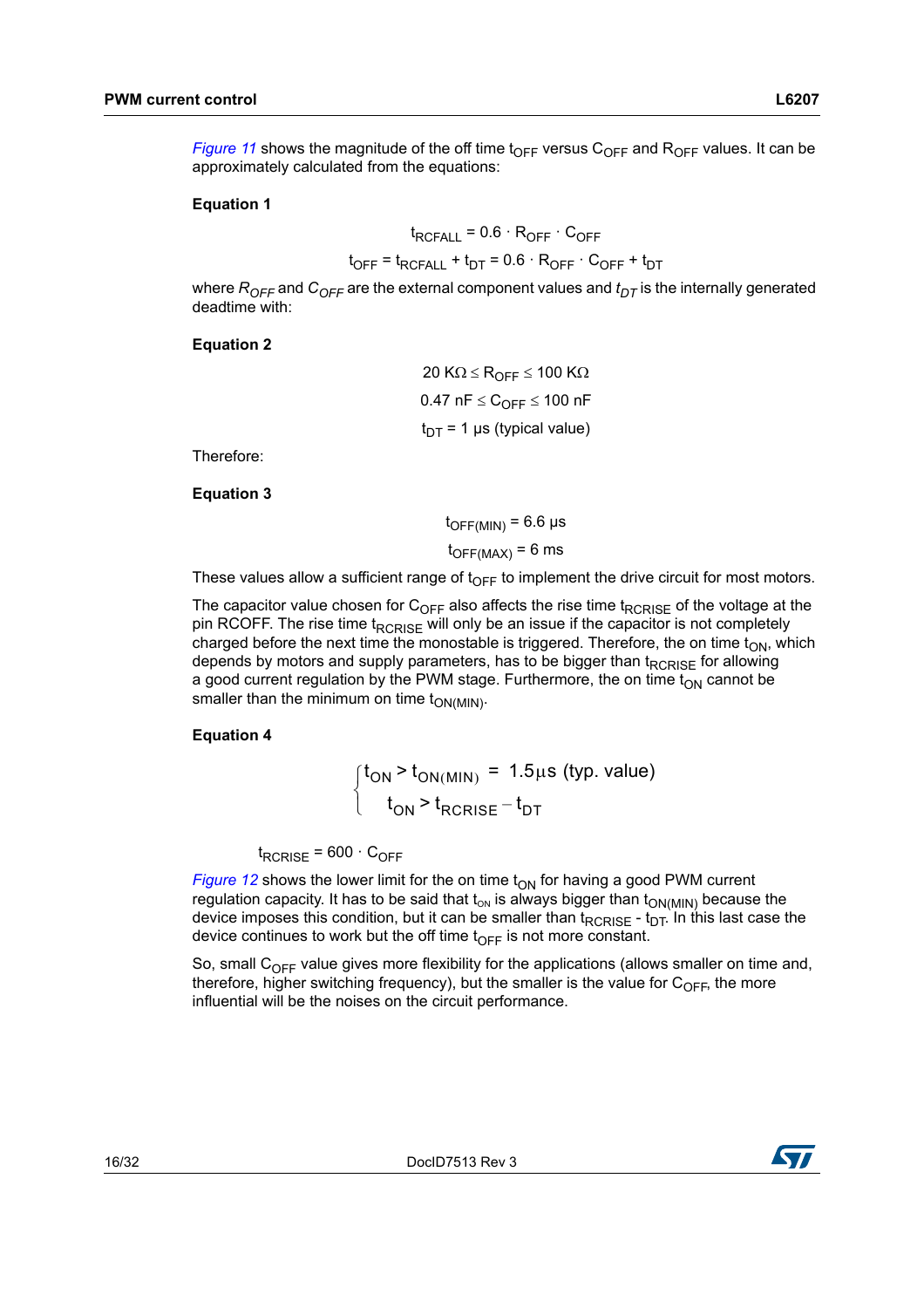<span id="page-16-0"></span>![](_page_16_Figure_1.jpeg)

![](_page_16_Figure_2.jpeg)

<span id="page-16-1"></span>![](_page_16_Figure_3.jpeg)

![](_page_16_Picture_4.jpeg)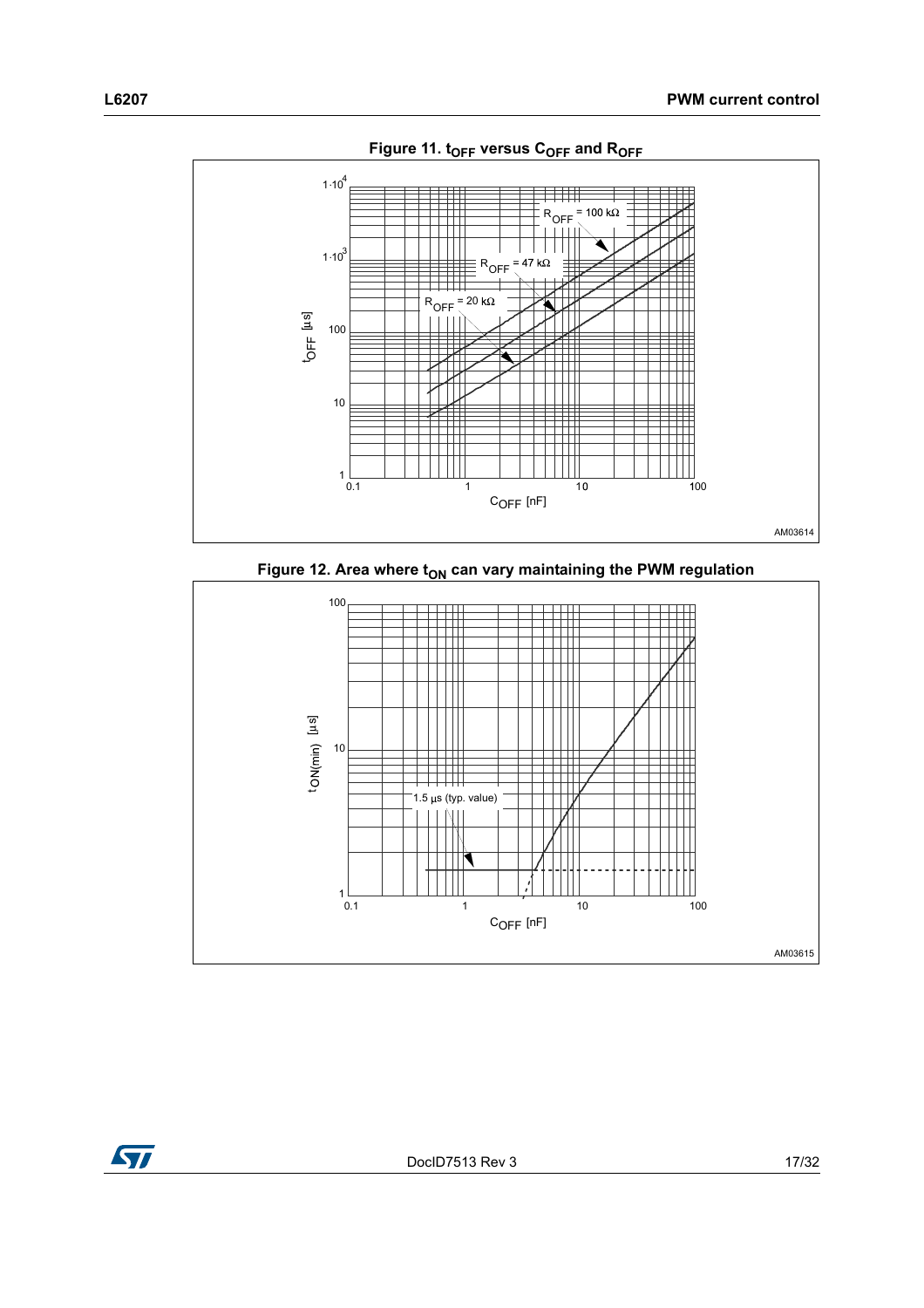## <span id="page-17-0"></span>**7 Slow decay mode**

*[Figure 13](#page-17-2)* shows the operation of the bridge in the slow decay mode. At the start of the off time, the lower power MOS is switched off and the current recirculates around the upper half of the bridge. Since the voltage across the coil is low, the current decays slowly. After the deadtime the upper power MOS is operated in the synchronous rectification mode. When the monostable times out, the lower power MOS is turned on again after some delay set by the deadtime to prevent cross conduction.

<span id="page-17-2"></span>![](_page_17_Figure_4.jpeg)

![](_page_17_Figure_5.jpeg)

#### <span id="page-17-1"></span>**7.1 Non-dissipative overcurrent protection**

The L6207 device integrates an "Overcurrent Detection" circuit (OCD). This circuit provides protection against a short-circuit to ground or between two phases of the bridge. With this internal overcurrent detection, the external current sense resistor normally used and its associated power dissipation are eliminated. *[Figure 14](#page-18-0)* shows a simplified schematic of the overcurrent detection circuit.

To implement the overcurrent detection, a sensing element that delivers a small but precise fraction of the output current is implemented with each high-side power MOS. Since this current is a small fraction of the output current there is very little additional power dissipation. This current is compared with an internal reference current  $I_{RFE}$ . When the output current in one bridge reaches the detection threshold (typically 5.6 A), the relative OCD comparator signals a fault condition. When a fault condition is detected, the EN pin is pulled below the turn off threshold (1.3 V typical) by an internal open drain MOS with a pull down capability of 4 mA. By using an external R-C on the EN pin, the off time before recovering normal operation can be easily programmed by means of the accurate thresholds of the logic inputs.

![](_page_17_Picture_9.jpeg)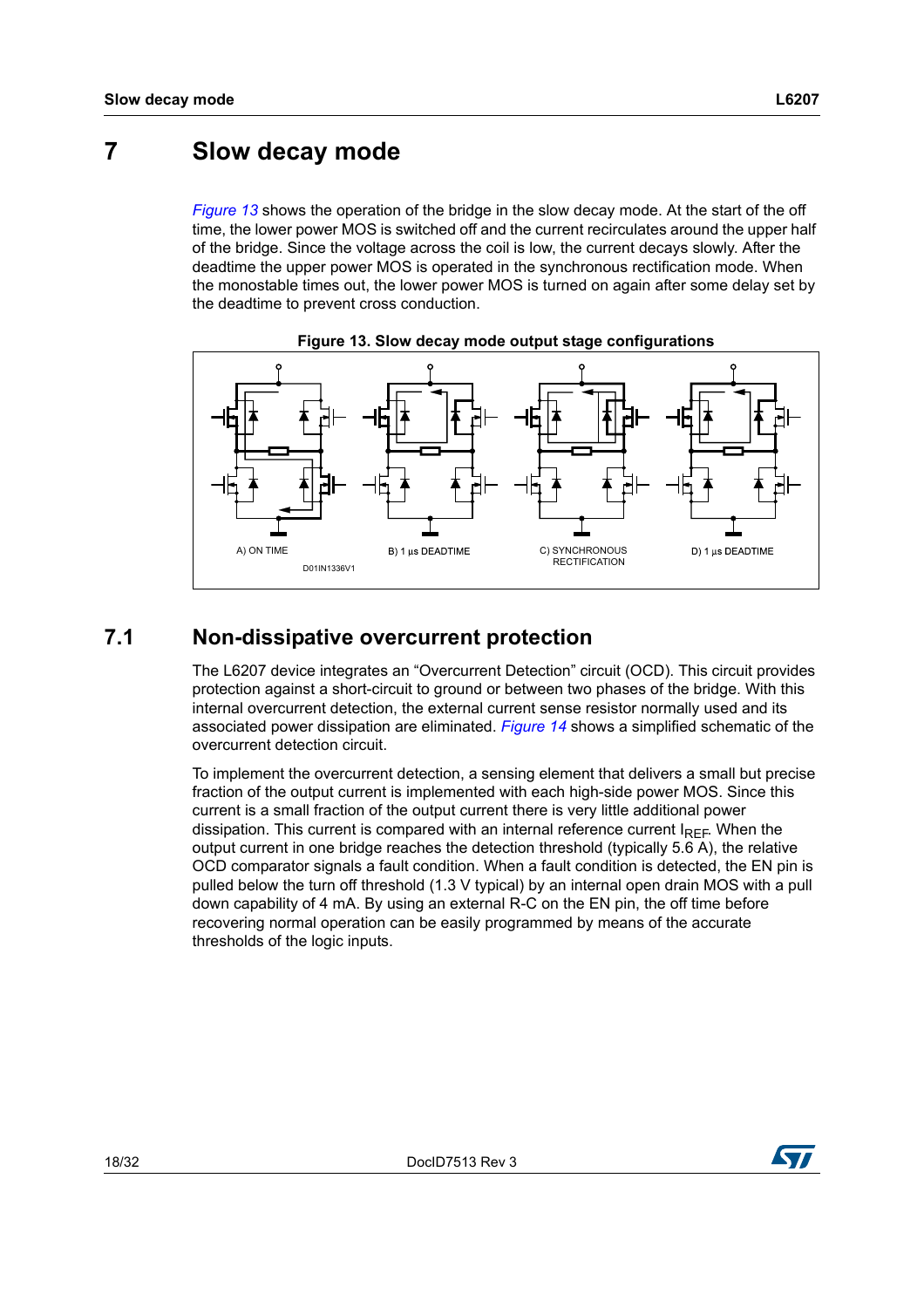<span id="page-18-0"></span>![](_page_18_Figure_1.jpeg)

**Figure 14. Overcurrent protection simplified schematic**

*[Figure 15](#page-19-0)* shows the overcurrent detection operation. The disable time  $t_{DISABLE}$  before recovering normal operation can be easily programmed by means of the accurate thresholds of the logic inputs. It is affected whether by  $C_{EN}$  and  $R_{EN}$  values and its magnitude is reported in *[Figure 16](#page-19-1)*. The delay time t<sub>DELAY</sub> before turning off the bridge when an overcurrent has been detected depends only by  $C_{EN}$  value. Its magnitude is reported in *[Figure 17](#page-20-1)*.

 $C_{FN}$  is also used for providing immunity to the pin EN against fast transient noises. Therefore the value of  $C_{EN}$  should be chosen as big as possible according to the maximum tolerable delay time and the  $R_{EN}$  value should be chosen according to the desired disable time.

The resistor R<sub>EN</sub> should be chosen in the range from 2.2 K $\Omega$  to 180 K $\Omega$ . Recommended values for R<sub>EN</sub> and C<sub>EN</sub> are respectively 100 K $\Omega$  and 5.6 nF that allow obtaining 200  $\mu$ s disable time.

![](_page_18_Picture_6.jpeg)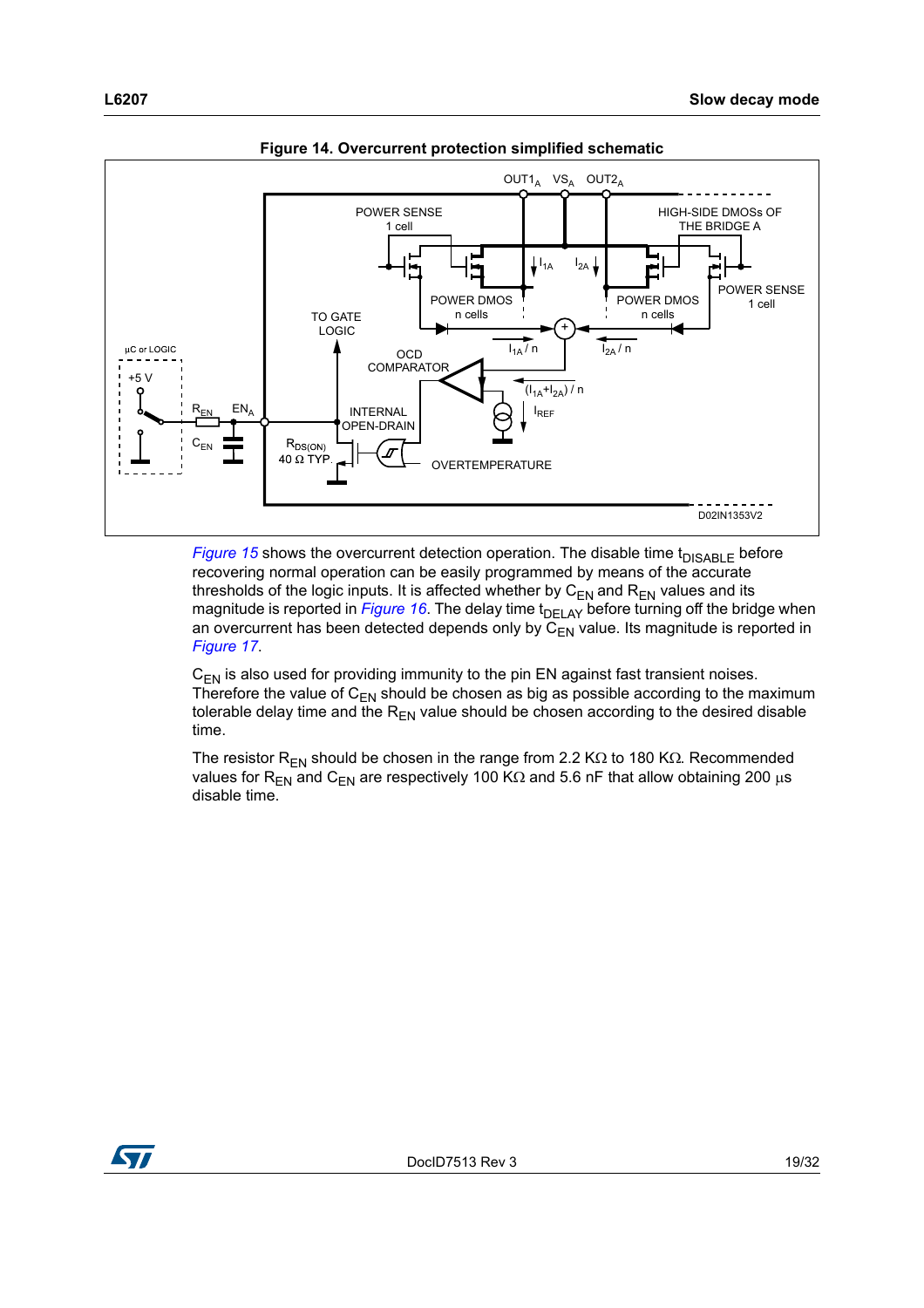<span id="page-19-0"></span>![](_page_19_Figure_1.jpeg)

**Figure 15. Overcurrent protection waveforms**

<span id="page-19-1"></span>![](_page_19_Figure_3.jpeg)

20/32 DocID7513 Rev 3

![](_page_19_Picture_6.jpeg)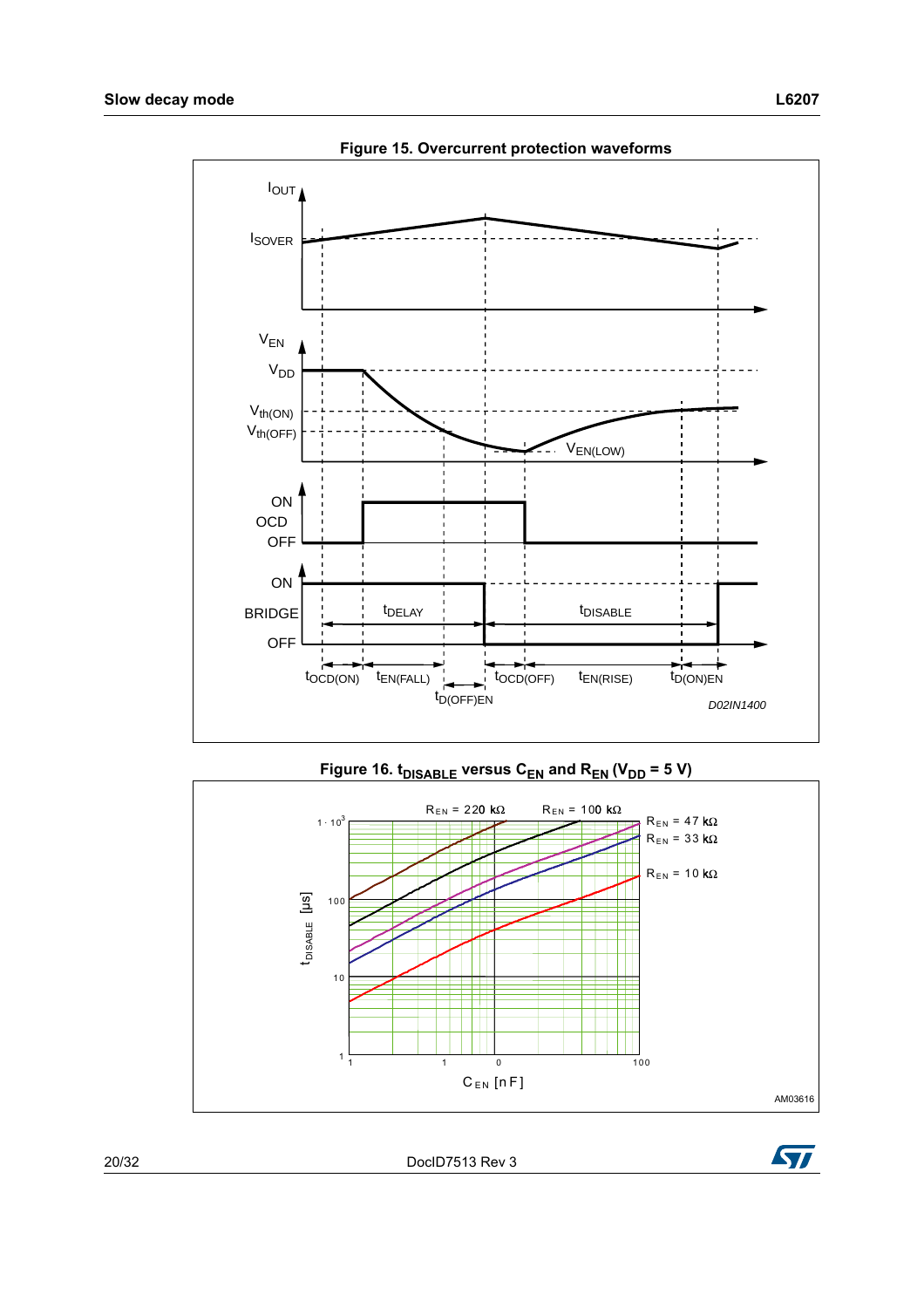<span id="page-20-1"></span>![](_page_20_Figure_1.jpeg)

Figure 17. t<sub>DELAY</sub> versus C<sub>EN</sub> (V<sub>DD</sub> = 5 V)

## <span id="page-20-0"></span>**7.2 Thermal protection**

In addition to the overcurrent protection, the L6207 device integrates a thermal protection for preventing the device destruction in case of junction overtemperature. It works sensing the die temperature by means of a sensible element integrated in the die. The device switches-off when the junction temperature reaches 165 °C (typ. value) with 15 °C hysteresis (typ. value).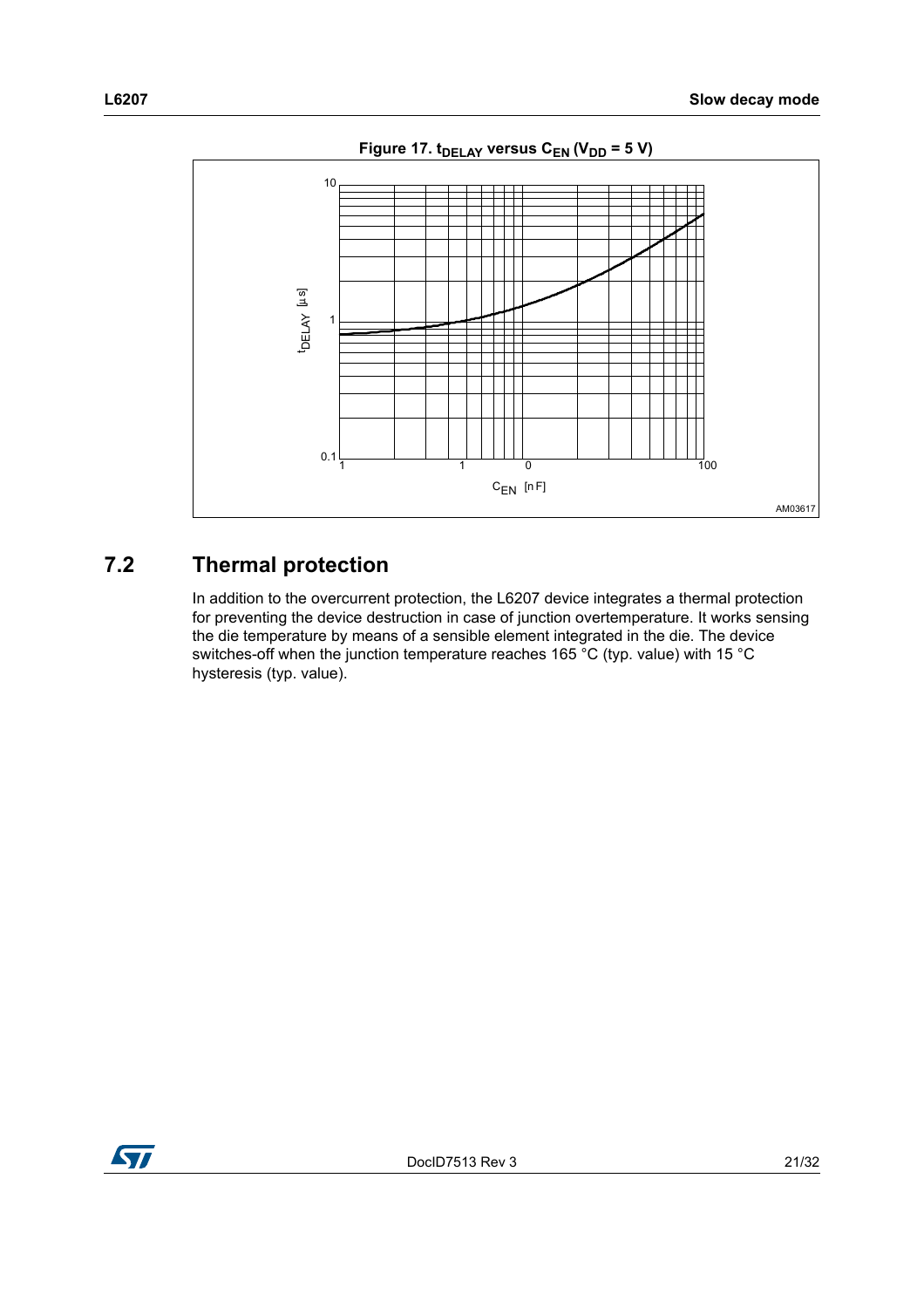## <span id="page-21-0"></span>**8 Application information**

A typical application using the L6207 device is shown in *[Figure 18](#page-22-1)*. Typical component values for the application are shown in *[Table 8](#page-21-1)*. A high quality ceramic capacitor in the range of 100 to 200 nF should be placed between the power pins ( $VS_A$  and  $VS_B$ ) and ground near the L6207 device to improve the high frequency filtering on the power supply and reduce high frequency transients generated by the switching. The capacitors connected from the  $EN<sub>A</sub>$  and  $EN<sub>B</sub>$  inputs to ground set the shutdown time for the bridge A and bridge B respectively when an overcurrent is detected (see *[Section 7.1: Non-dissipative overcurrent](#page-17-1)  [protection on page 18](#page-17-1)*). The two current sensing inputs (SENSE<sub>A</sub> and SENSE<sub>R</sub>) should be connected to the sensing resistors with a trace length as short as possible in the layout. The sense resistors should be non-inductive resistors to minimize the di/dt transients across the resistor. To increase noise immunity, unused logic pins (except  $EN_A$  and  $EN_B$ ) are best connected to 5 V (high logic level) or GND (low logic level) (see *[Table 4: Pin description on](#page-5-1)  [page 6](#page-5-1)*). It is recommended to keep power ground and signal ground separated on the PCB.

<span id="page-21-1"></span>

| Component                    | <b>Value</b>  |  |  |
|------------------------------|---------------|--|--|
| $C_1$                        | 100 $\mu$ F   |  |  |
| $\mathrm{C}_2$               | 100 nF        |  |  |
| $\mathrm{C}_{\mathsf{A}}$    | 1 nF          |  |  |
| $\mathrm{C}_{\mathsf{B}}$    | 1 nF          |  |  |
| $C_{\text{BOOT}}$            | 220 nF        |  |  |
| $C_{\mathsf{P}}$             | 10 nF         |  |  |
| $C_{ENA}$                    | 5.6 nF        |  |  |
| $C_{ENB}$                    | 5.6 nF        |  |  |
| $\mathsf{C}_{\mathsf{REFA}}$ | 68 nF         |  |  |
| $\mathsf{C}_{\mathsf{REFB}}$ | 68 nF         |  |  |
| $D_1$                        | 1N4148        |  |  |
| $D_2$                        | 1N4148        |  |  |
| $R_A$                        | 39 K $\Omega$ |  |  |
| $R_B$                        | 39 $K\Omega$  |  |  |
| $R_{ENA}$                    | 100 $K\Omega$ |  |  |
| $R_{ENB}$                    | 100 $K\Omega$ |  |  |
| $R_{\mathsf{P}}$             | 100 $\Omega$  |  |  |
| R <sub>SENSEA</sub>          | $0.3\,\Omega$ |  |  |
| $R_{\rm SENSEB}$             | $0.3\,\Omega$ |  |  |

|  | Table 8. Component values for typical application |  |  |  |  |
|--|---------------------------------------------------|--|--|--|--|
|--|---------------------------------------------------|--|--|--|--|

![](_page_21_Picture_6.jpeg)

![](_page_21_Picture_7.jpeg)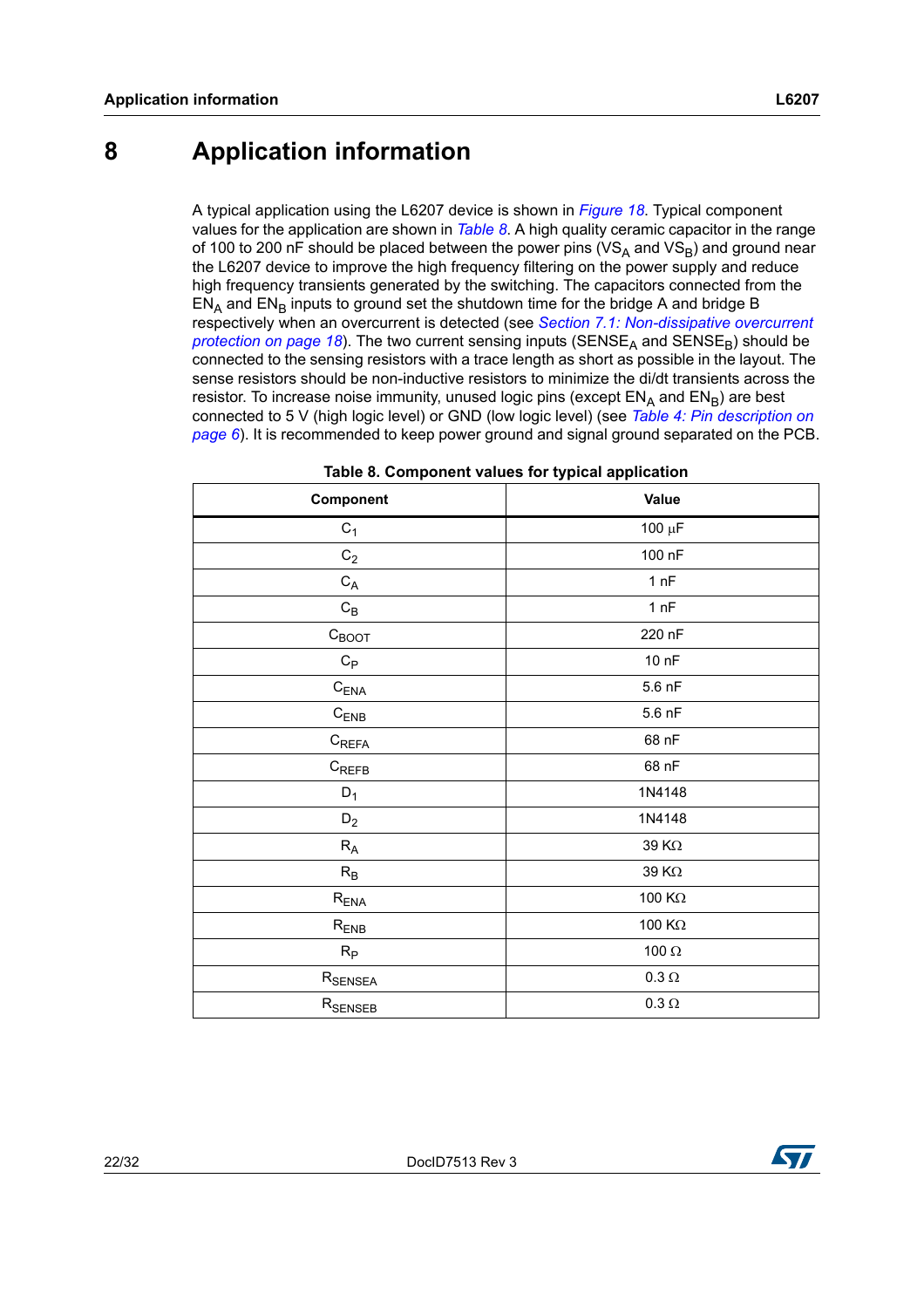<span id="page-22-1"></span>![](_page_22_Figure_1.jpeg)

#### **Figure 18. Typical application**

## <span id="page-22-0"></span>**8.1 Output current capability and IC power dissipation**

In *[Figure 19](#page-23-0)* and *[Figure 20](#page-23-1)* are shown the approximate relation between the output current and the IC power dissipation using PWM current control driving two loads, for two different driving types:

- One full bridge ON at a time (*[Figure 19](#page-23-0)*) in which only one load at a time is energized.
- Two full bridges ON at the same time (*[Figure 20](#page-23-1)*) in which two loads at the same time are energized.

For a given output current and driving type the power dissipated by the IC can be easily evaluated, in order to establish which package should be used and how large must be the on-board copper dissipating area to guarantee a safe operating junction temperature (125 °C maximum).

![](_page_22_Picture_8.jpeg)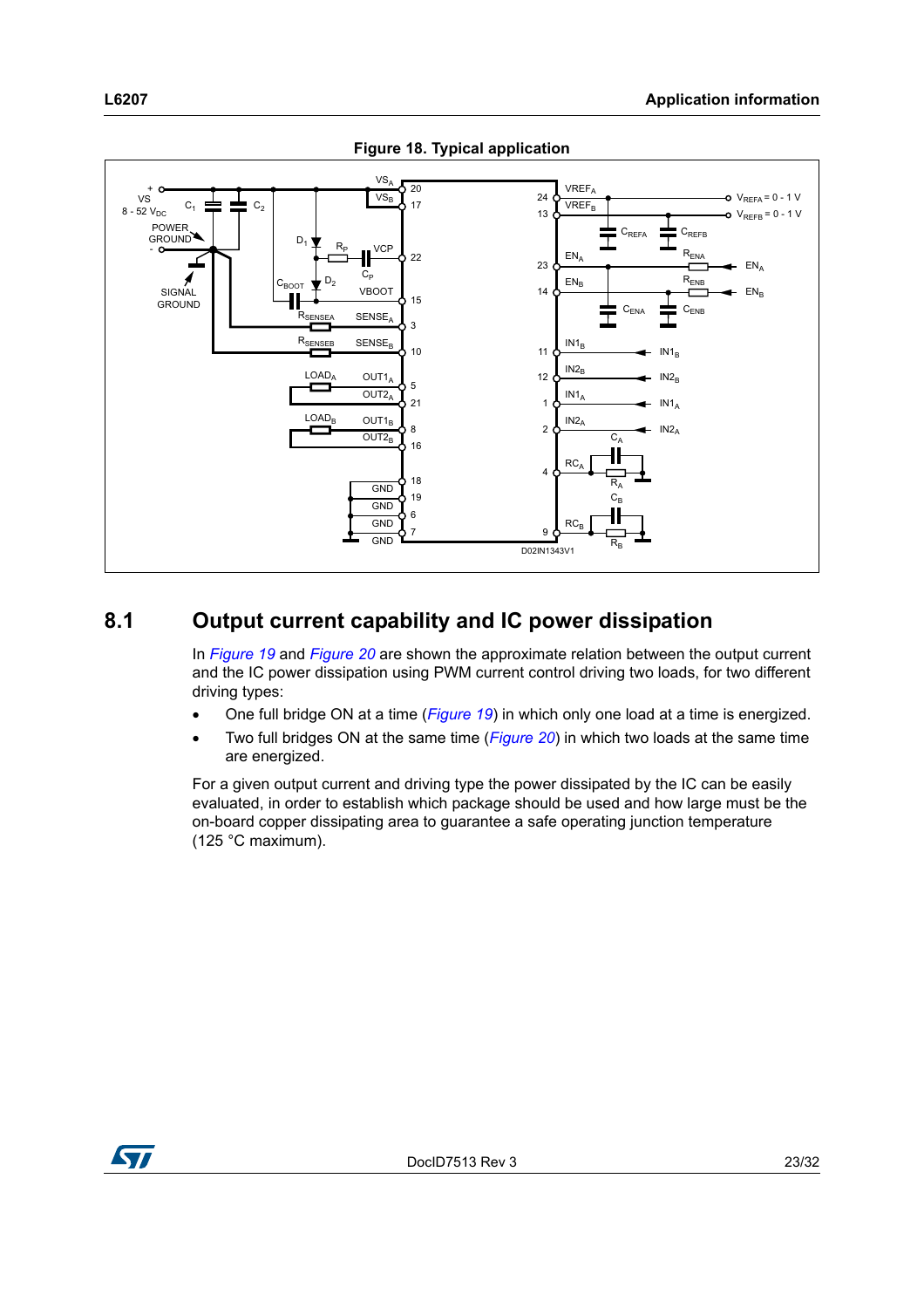![](_page_23_Figure_1.jpeg)

<span id="page-23-0"></span>**Figure 19. IC Power dissipation versus output current with one full bridge ON at a time**

<span id="page-23-1"></span>**Figure 20. IC Power dissipation versus output current with two full bridges ON at the same time**

![](_page_23_Figure_4.jpeg)

![](_page_23_Picture_6.jpeg)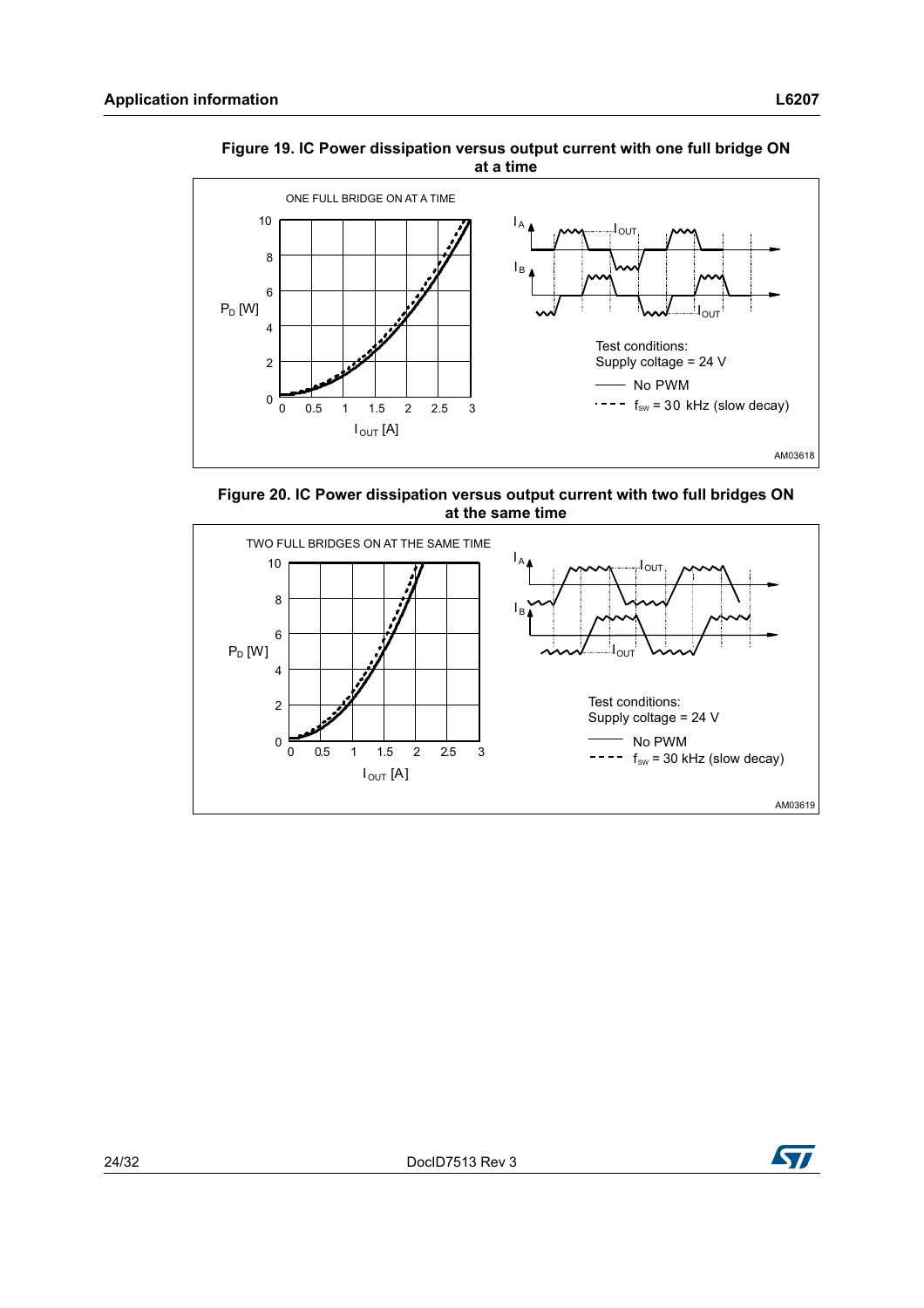## <span id="page-24-0"></span>**8.2 Thermal management**

In most applications the power dissipation in the IC is the main factor that sets the maximum current that can be delivered by the device in a safe operating condition. Therefore, it has to be taken into account very carefully. Besides the available space on the PCB, the right package should be chosen considering the power dissipation. Heat sinking can be achieved using copper on the PCB with proper area and thickness. *[Figure 22](#page-24-1)*, *[23](#page-25-0)* and *[23](#page-25-0)* show the junction to ambient thermal resistance values for the PowerSO36 and SO24 packages.

For instance, using a PowerSO package with a copper slug soldered on a 1.5 mm copper thickness FR4 board with a 6 cm<sup>2</sup> dissipating footprint (copper thickness of 35  $\mu$ m), the R<sub>th i-amb</sub> is about 35 °C/W. *[Figure 21](#page-24-2)* shows mounting methods for this package. Using a multilayer board with vias to a ground plane, thermal impedance can be reduced down to 15 °C/W.

<span id="page-24-2"></span>![](_page_24_Figure_4.jpeg)

<span id="page-24-1"></span>![](_page_24_Figure_5.jpeg)

![](_page_24_Figure_6.jpeg)

57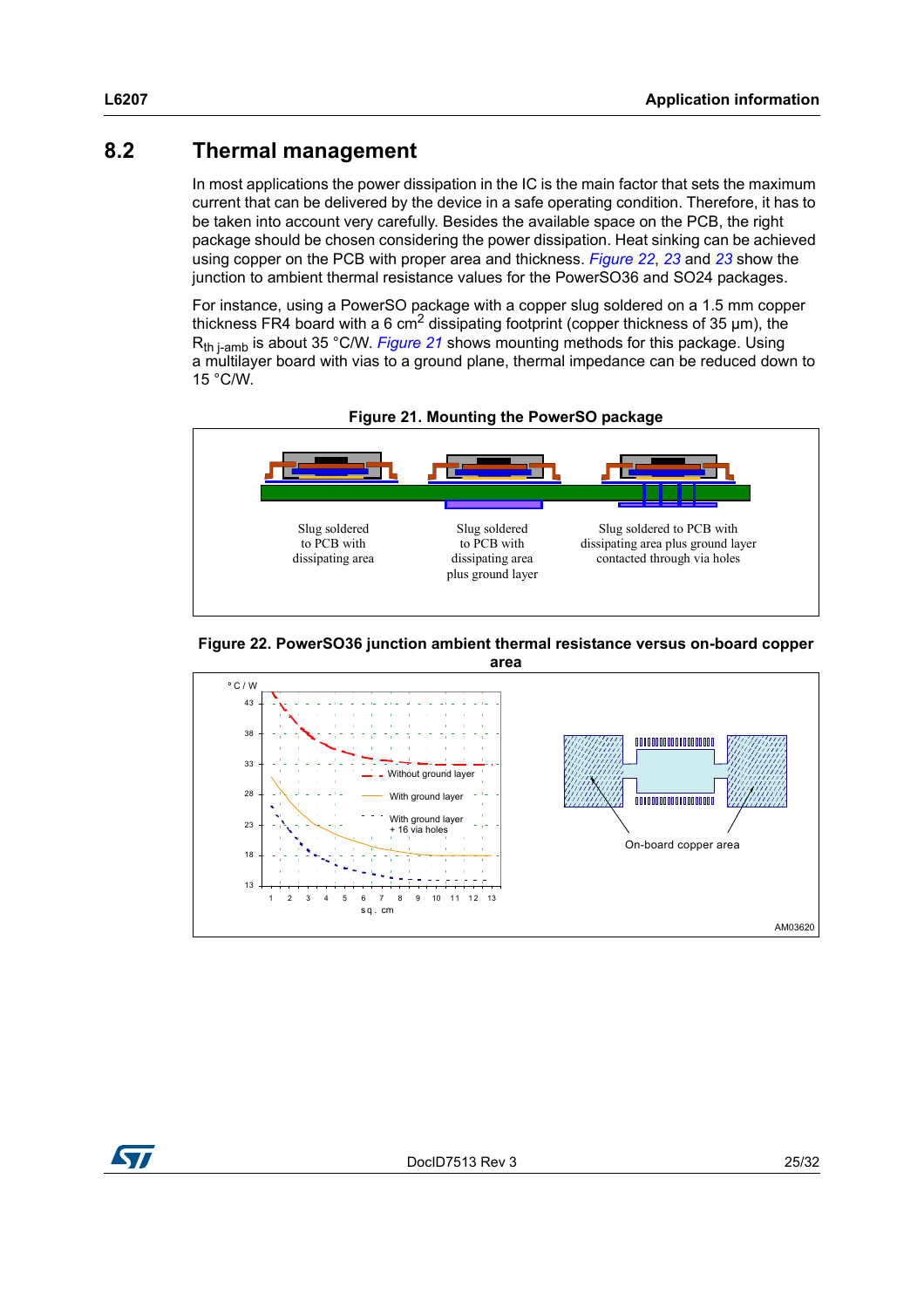![](_page_25_Figure_1.jpeg)

<span id="page-25-0"></span>**Figure 23. SO24 junction ambient thermal resistance versus on-board copper area**

![](_page_25_Picture_3.jpeg)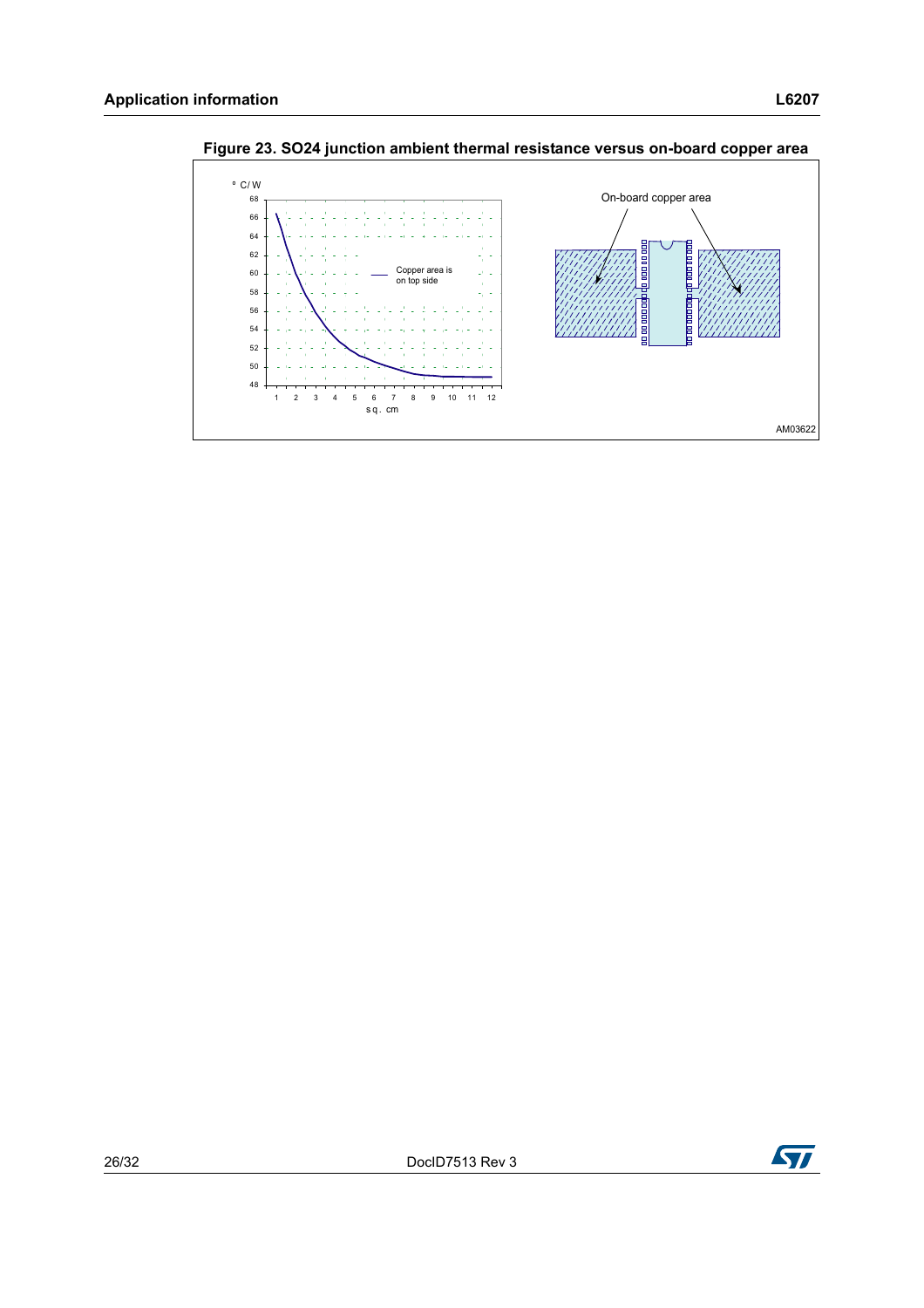![](_page_26_Figure_1.jpeg)

![](_page_26_Figure_2.jpeg)

#### **Figure 24. Typical quiescent current vs. supply**  Figure 25. Typical high-side R<sub>DS(ON)</sub> vs. supply

![](_page_26_Figure_4.jpeg)

![](_page_26_Figure_5.jpeg)

![](_page_26_Figure_6.jpeg)

![](_page_26_Figure_7.jpeg)

**Figure 29. Typical drain-source diode forward ON characteristic**

![](_page_26_Figure_9.jpeg)

![](_page_26_Picture_10.jpeg)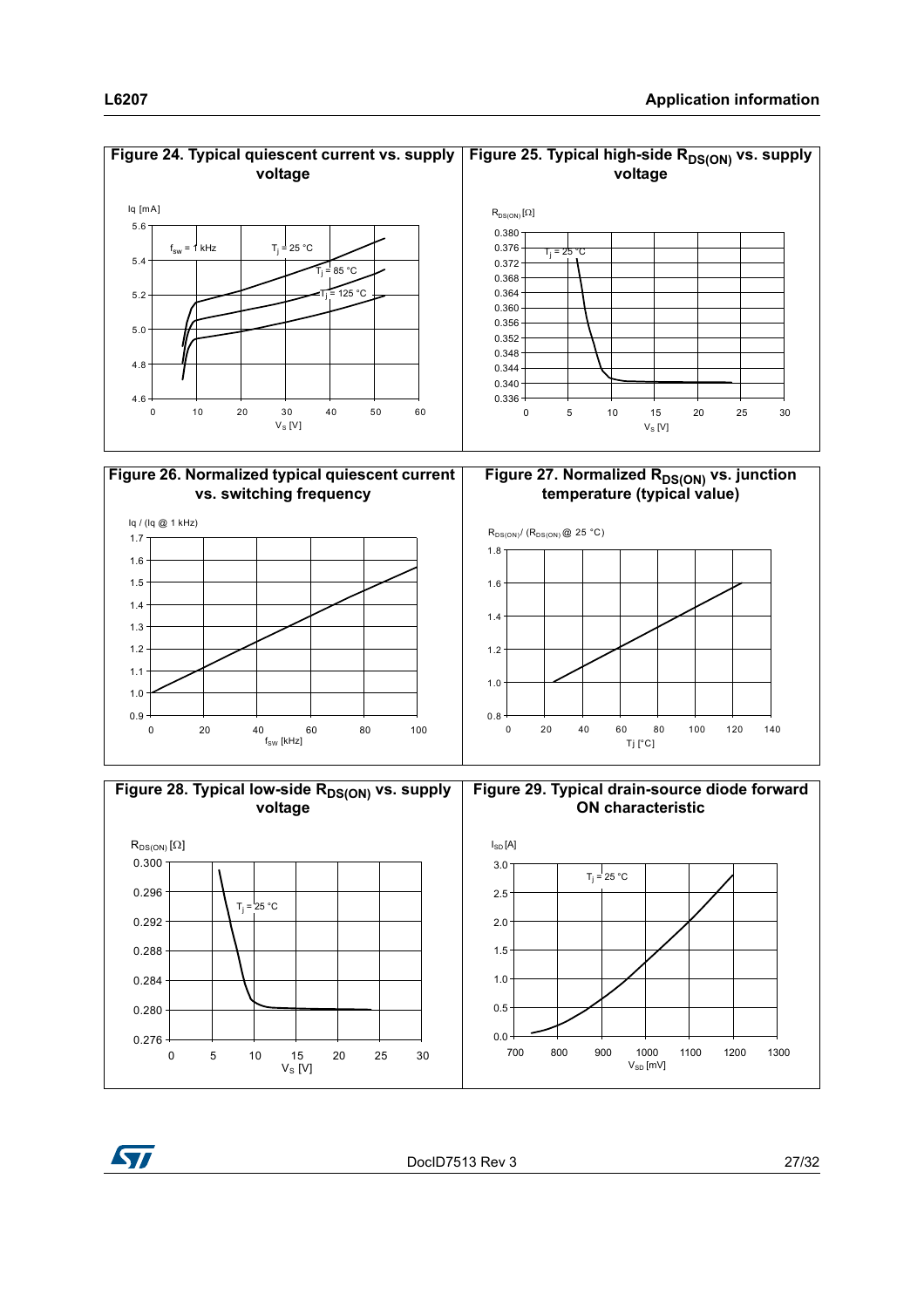# <span id="page-27-0"></span>**9 Package information**

In order to meet environmental requirements, ST offers these devices in different grades of ECOPACK® packages, depending on their level of environmental compliance. ECOPACK specifications, grade definitions and product status are available at: *[www.st.com](http://www.st.com)*. ECOPACK is an ST trademark.

## <span id="page-27-1"></span>**9.1 PowerSO36 package information**

![](_page_27_Figure_5.jpeg)

![](_page_27_Figure_6.jpeg)

![](_page_27_Picture_7.jpeg)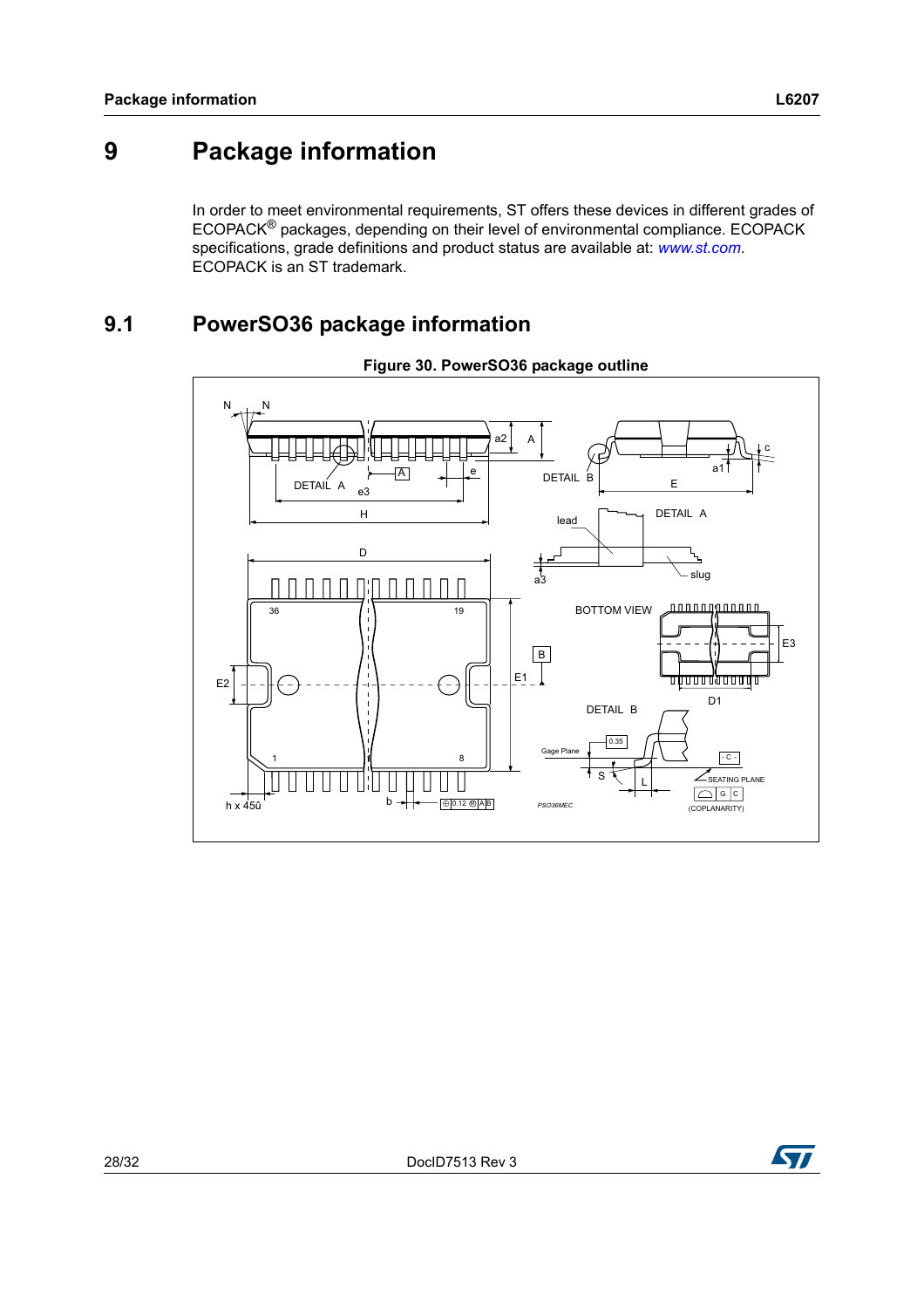|                | rasio or r offorocoo paoliago moonamoaraala<br><b>Dimensions</b> |                          |                |                             |                              |                          |  |  |
|----------------|------------------------------------------------------------------|--------------------------|----------------|-----------------------------|------------------------------|--------------------------|--|--|
| Symbol         |                                                                  | mm                       |                |                             | inch                         |                          |  |  |
|                | Min.                                                             | Typ.                     | Max.           | Min.                        | Typ.                         | Max.                     |  |  |
| A              | $\omega$                                                         | $\overline{\phantom{0}}$ | 3.60           | $\mathcal{L}_{\mathcal{A}}$ | $\Box$                       | 0.141                    |  |  |
| a <sub>1</sub> | 0.10                                                             | $\blacksquare$           | 0.30           | 0.004                       | $\blacksquare$               | 0.012                    |  |  |
| a2             |                                                                  | $\overline{\phantom{0}}$ | 3.30           | $\overline{\phantom{a}}$    | $\qquad \qquad -$            | 0.130                    |  |  |
| a3             | $\mathbf 0$                                                      | $\overline{a}$           | 0.10           | 0                           | $\overline{\phantom{0}}$     | 0.004                    |  |  |
| b              | 0.22                                                             | $\overline{\phantom{0}}$ | 0.38           | 0.008                       | $\qquad \qquad -$            | 0.015                    |  |  |
| $\mathbf{C}$   | 0.23                                                             | $\blacksquare$           | 0.32           | 0.009                       | $\overline{\phantom{a}}$     | 0.012                    |  |  |
| $D^{(1)}$      | 15.80                                                            | $\overline{\phantom{0}}$ | 16.00          | 0.622                       | $\qquad \qquad -$            | 0.630                    |  |  |
| D <sub>1</sub> | 9.40                                                             | $\overline{\phantom{a}}$ | 9.80           | 0.370                       | $\Box$                       | 0.385                    |  |  |
| E              | 13.90                                                            | $\Box$                   | 14.50          | 0.547                       | $\Box$                       | 0.570                    |  |  |
| e              | $\qquad \qquad -$                                                | 0.65                     | $\blacksquare$ | $\overline{\phantom{a}}$    | 0.0256                       | $\overline{\phantom{a}}$ |  |  |
| e3             |                                                                  | 11.05                    | $\blacksquare$ | $\blacksquare$              | 0.435                        | $\blacksquare$           |  |  |
| $E1^{(1)}$     | 10.90                                                            | $\overline{a}$           | 11.10          | 0.429                       | $\Box$                       | 0.437                    |  |  |
| E2             | $\mathbb{L}^{\mathbb{N}}$                                        | $\overline{\phantom{a}}$ | 2.90           | $\omega$                    | $\blacksquare$               | 0.114                    |  |  |
| E <sub>3</sub> | 5.80                                                             | $\overline{\phantom{0}}$ | 6.20           | 0.228                       | $\overline{\phantom{a}}$     | 0.244                    |  |  |
| E <sub>4</sub> | 2.90                                                             | $\overline{\phantom{0}}$ | 3.20           | 0.114                       | $\qquad \qquad \blacksquare$ | 0.126                    |  |  |
| G              | $\pmb{0}$                                                        | $\overline{\phantom{a}}$ | 0.10           | $\mathbf 0$                 | $\qquad \qquad -$            | 0.004                    |  |  |
| H              | 15.50                                                            | $\overline{\phantom{0}}$ | 15.90          | 0.610                       | $\blacksquare$               | 0.626                    |  |  |
| h              | $\equiv$                                                         | $\blacksquare$           | 1.10           | $\Box$                      | $\blacksquare$               | 0.043                    |  |  |
| L              | 0.80                                                             | -                        | 1.10           | 0.031                       | $\qquad \qquad \blacksquare$ | 0.043                    |  |  |
| ${\sf N}$      | $10^\circ$ (max.)                                                |                          |                |                             |                              |                          |  |  |
| $\mathbf S$    | $8^\circ$ (max.)                                                 |                          |                |                             |                              |                          |  |  |

**Table 9. PowerSO36 package mechanical data**

1. "D" and "E1" do not include mold flash or protrusions.

- Mold flash or protrusions shall not exceed 0.15 mm (0.006 inch).

- Critical dimensions are "a3", "E" and "G".

ST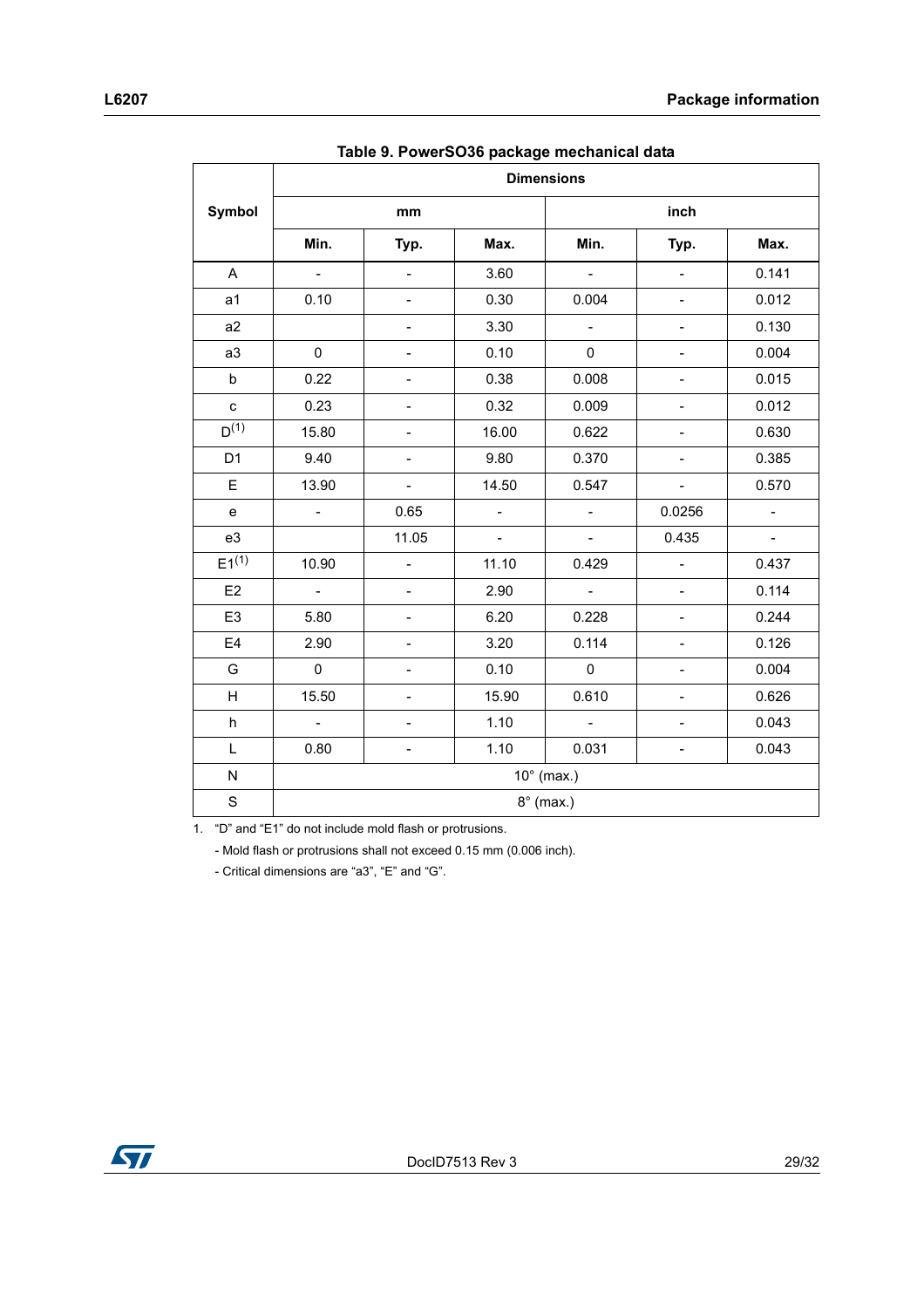## <span id="page-29-0"></span>**9.2 SO24 package information**

![](_page_29_Figure_3.jpeg)

#### **Table 10. SO24 package mechanical data**

|           | <b>Dimensions</b>                      |                          |       |       |                          |       |  |  |
|-----------|----------------------------------------|--------------------------|-------|-------|--------------------------|-------|--|--|
| Symbol    | mm                                     |                          |       | inch  |                          |       |  |  |
|           | Min.                                   | Typ.                     | Max.  | Min.  | Typ.                     | Max.  |  |  |
| A         | 2.35                                   |                          | 2.65  | 0.093 |                          | 0.104 |  |  |
| A1        | 0.10                                   | -                        | 0.30  | 0.004 | ۰                        | 0.012 |  |  |
| B         | 0.33                                   |                          | 0.51  | 0.013 |                          | 0.020 |  |  |
| C         | 0.23                                   |                          | 0.32  | 0.009 |                          | 0.013 |  |  |
| $D^{(1)}$ | 15.20                                  | $\overline{\phantom{0}}$ | 15.60 | 0.598 | $\overline{\phantom{0}}$ | 0.614 |  |  |
| E         | 7.40                                   |                          | 7.60  | 0.291 |                          | 0.299 |  |  |
| e         | -                                      | 1.27                     | -     |       | 0.050                    |       |  |  |
| H         | 10.0                                   | $\overline{\phantom{0}}$ | 10.65 | 0.394 | -                        | 0.419 |  |  |
| h         | 0.25                                   |                          | 0.75  | 0.010 |                          | 0.030 |  |  |
| L         | 0.40                                   |                          | 1.27  | 0.016 |                          | 0.050 |  |  |
| k         | $0^{\circ}$ (min.), $8^{\circ}$ (max.) |                          |       |       |                          |       |  |  |
| ddd       |                                        |                          | 0.10  |       |                          | 0.004 |  |  |

1. "D" dimension does not include mold flash, protrusions or gate burrs. Mold flash, protrusions or gate burrs shall not exceed 0.15 mm per side.

![](_page_29_Picture_8.jpeg)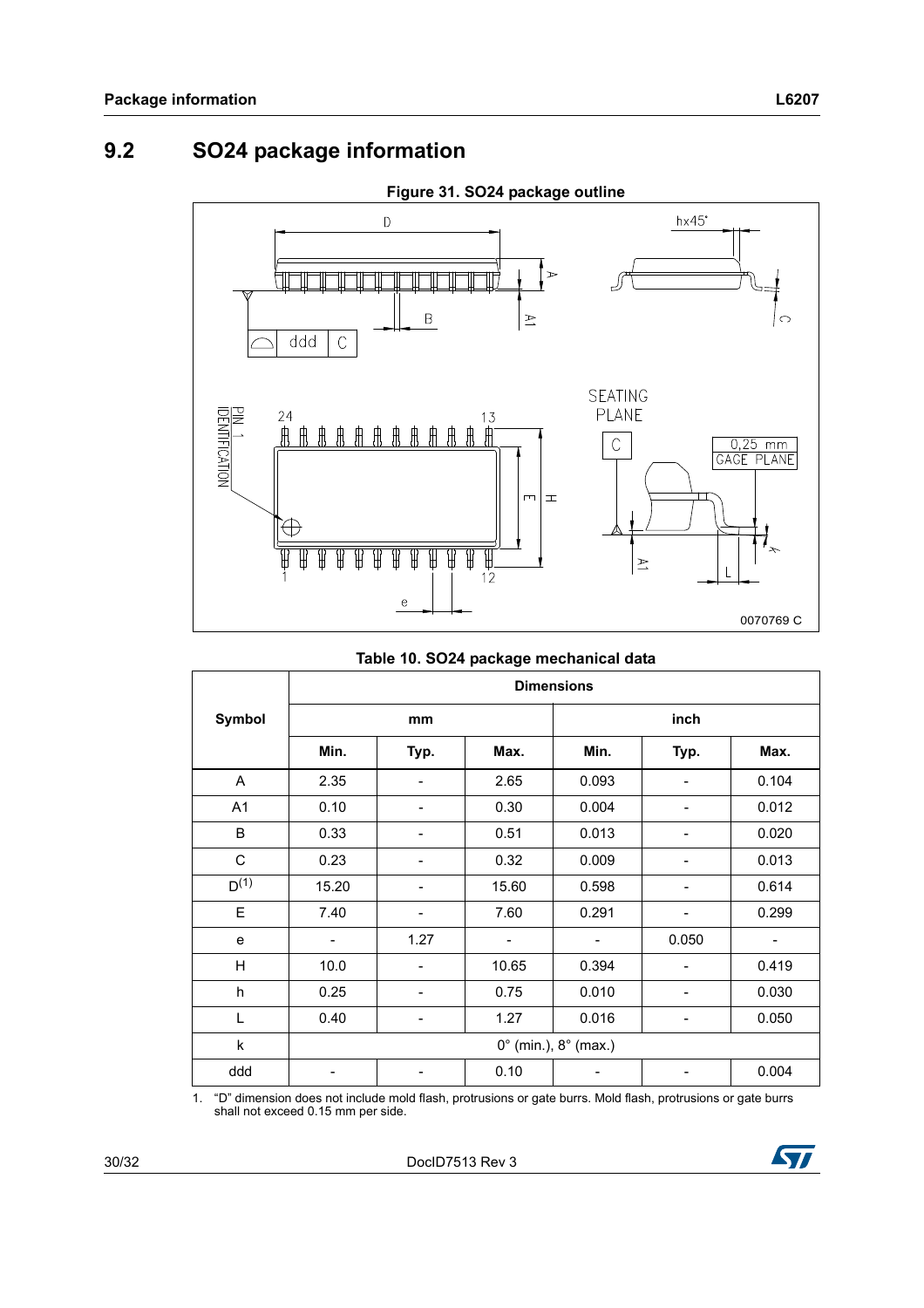# <span id="page-30-0"></span>**10 Revision history**

| <b>Date</b> | <b>Revision</b> | <b>Changes</b>                                                                                                                                                                                                                                                                                                                                                                                                                                                                                                                                                                                                                                                                                                                                                                                                                                                                                                                                                                                                                                                                                                                                                                                                                                                                                                                                                                                                                                                                                                                                                                                                                                                                                                                                                                                                                                                                                                                                                                                                                                                                                                                                                                                                                |  |  |
|-------------|-----------------|-------------------------------------------------------------------------------------------------------------------------------------------------------------------------------------------------------------------------------------------------------------------------------------------------------------------------------------------------------------------------------------------------------------------------------------------------------------------------------------------------------------------------------------------------------------------------------------------------------------------------------------------------------------------------------------------------------------------------------------------------------------------------------------------------------------------------------------------------------------------------------------------------------------------------------------------------------------------------------------------------------------------------------------------------------------------------------------------------------------------------------------------------------------------------------------------------------------------------------------------------------------------------------------------------------------------------------------------------------------------------------------------------------------------------------------------------------------------------------------------------------------------------------------------------------------------------------------------------------------------------------------------------------------------------------------------------------------------------------------------------------------------------------------------------------------------------------------------------------------------------------------------------------------------------------------------------------------------------------------------------------------------------------------------------------------------------------------------------------------------------------------------------------------------------------------------------------------------------------|--|--|
| 03-Sep-2003 | 1               | Initial release.                                                                                                                                                                                                                                                                                                                                                                                                                                                                                                                                                                                                                                                                                                                                                                                                                                                                                                                                                                                                                                                                                                                                                                                                                                                                                                                                                                                                                                                                                                                                                                                                                                                                                                                                                                                                                                                                                                                                                                                                                                                                                                                                                                                                              |  |  |
| 20-Feb-2014 | $\overline{2}$  | Updated Section: Description on page 1 (removed "MultiPower-" from<br>"MultiPower-BCD technology").<br>Added Revision history on page 31.<br>Updated Section 1: Block diagram (added section title, numbered and<br>moved Figure 1: Block diagram from page 1 to page 3).<br>Added title to Section 2: Maximum ratings on page 4, added numbers<br>and titles from Table 1: Absolute maximum ratings to Table 3: Thermal<br>data.<br>Added title to Section 3: Pin connections on page 6, added number and<br>title to Figure 2: Pin connections (top view), renumbered note 1 below<br>Figure 2, added title to Table 4: Pin description, renumbered note 1<br>below Table 4.<br>Added title to Section 4: Electrical characteristics on page 8, added title<br>and number to Table 5, renumbered notes 1 to 4 below Table 5.<br>Renumbered Figure 3 and Figure 4.<br>Added section numbers to Section 5: Circuit description on page 11,<br>Section 5.1 and Section 5.2. Removed "and uC" from first sentence in<br>Section 5.2. Renumbered Table 6, added header to Table 6.<br>Renumbered Figure 5 to Figure 8.<br>Added numbers to Section 6: PWM current control on page 14.<br>Renumbered Figure 9 to Figure 12. Added titles to Equation 1: on<br>page 16 till Equation 4: on page 16.<br>Added section numbers to Section 7: Slow decay mode on page 18,<br>Section 7.1 and Section 7.2). Renumbered Figure 13 to Figure 17.<br>Added section numbers to Section 8: Application information on<br>page 22, Section 8.1 and Section 8.2. Renumbered Table 8, added<br>header to Table 8. Renumbered Figure 18 to Figure 29.<br>Updated Section 9: Package information on page 28 (added main title<br>and ECOPACK text. Added titles from Table 9: PowerSO36 package<br>mechanical data to Table 10: SO24 package mechanical data and from<br>Figure 30: PowerSO36 package outline to Figure 31: SO24 package<br>outline, reversed order of named tables and figures. Removed 3D<br>figures of packages, replaced 0.200 by 0.020 inch of max. B value in<br>Table 10).<br>Added cross-references throughout document.<br>Added Section 10: Revision history and Table 11.<br>Minor modifications throughout document. |  |  |
| 03-Oct-2018 | 3               | Removed PowerDIP24 package from the whole document.<br>Removed "T <sub>i</sub> " from Table 2 on page 4.                                                                                                                                                                                                                                                                                                                                                                                                                                                                                                                                                                                                                                                                                                                                                                                                                                                                                                                                                                                                                                                                                                                                                                                                                                                                                                                                                                                                                                                                                                                                                                                                                                                                                                                                                                                                                                                                                                                                                                                                                                                                                                                      |  |  |
|             |                 | Minor modifications throughout document.                                                                                                                                                                                                                                                                                                                                                                                                                                                                                                                                                                                                                                                                                                                                                                                                                                                                                                                                                                                                                                                                                                                                                                                                                                                                                                                                                                                                                                                                                                                                                                                                                                                                                                                                                                                                                                                                                                                                                                                                                                                                                                                                                                                      |  |  |

![](_page_30_Picture_4.jpeg)